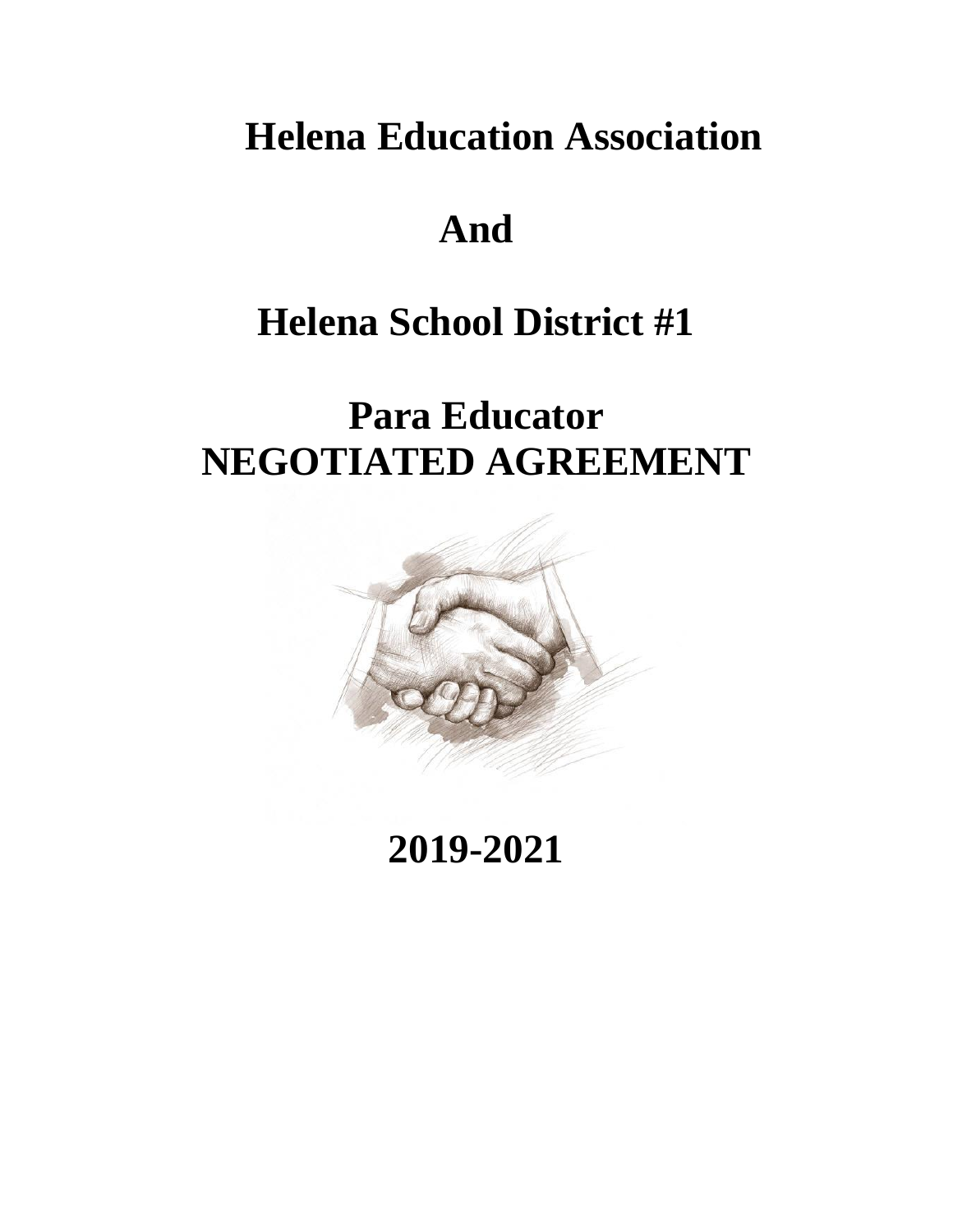# **Table of Contents**

| 1.1<br>1.2<br>2.1<br>2.2<br>2.3<br>3.1<br>3.2<br>3.3<br>3.4<br>3.5<br>3.6<br>3.7<br>4.1<br>5.1<br>5.2<br>5.3<br>6.1<br>6.2<br>6.3<br>7.1<br>7.2<br>7.3<br>7.4<br>7.5<br>7.6<br>7.7<br>8.2<br>8.3<br>8.4<br>8.5<br>8.6<br>8.7 |     |  |  |  |  |  |  |  |  |
|------------------------------------------------------------------------------------------------------------------------------------------------------------------------------------------------------------------------------|-----|--|--|--|--|--|--|--|--|
|                                                                                                                                                                                                                              |     |  |  |  |  |  |  |  |  |
|                                                                                                                                                                                                                              |     |  |  |  |  |  |  |  |  |
|                                                                                                                                                                                                                              |     |  |  |  |  |  |  |  |  |
|                                                                                                                                                                                                                              |     |  |  |  |  |  |  |  |  |
|                                                                                                                                                                                                                              |     |  |  |  |  |  |  |  |  |
|                                                                                                                                                                                                                              |     |  |  |  |  |  |  |  |  |
|                                                                                                                                                                                                                              |     |  |  |  |  |  |  |  |  |
|                                                                                                                                                                                                                              |     |  |  |  |  |  |  |  |  |
|                                                                                                                                                                                                                              |     |  |  |  |  |  |  |  |  |
|                                                                                                                                                                                                                              |     |  |  |  |  |  |  |  |  |
|                                                                                                                                                                                                                              |     |  |  |  |  |  |  |  |  |
|                                                                                                                                                                                                                              |     |  |  |  |  |  |  |  |  |
|                                                                                                                                                                                                                              |     |  |  |  |  |  |  |  |  |
|                                                                                                                                                                                                                              |     |  |  |  |  |  |  |  |  |
|                                                                                                                                                                                                                              |     |  |  |  |  |  |  |  |  |
|                                                                                                                                                                                                                              |     |  |  |  |  |  |  |  |  |
|                                                                                                                                                                                                                              |     |  |  |  |  |  |  |  |  |
|                                                                                                                                                                                                                              |     |  |  |  |  |  |  |  |  |
|                                                                                                                                                                                                                              |     |  |  |  |  |  |  |  |  |
|                                                                                                                                                                                                                              |     |  |  |  |  |  |  |  |  |
|                                                                                                                                                                                                                              |     |  |  |  |  |  |  |  |  |
|                                                                                                                                                                                                                              |     |  |  |  |  |  |  |  |  |
|                                                                                                                                                                                                                              |     |  |  |  |  |  |  |  |  |
|                                                                                                                                                                                                                              |     |  |  |  |  |  |  |  |  |
|                                                                                                                                                                                                                              |     |  |  |  |  |  |  |  |  |
|                                                                                                                                                                                                                              |     |  |  |  |  |  |  |  |  |
|                                                                                                                                                                                                                              |     |  |  |  |  |  |  |  |  |
|                                                                                                                                                                                                                              |     |  |  |  |  |  |  |  |  |
|                                                                                                                                                                                                                              |     |  |  |  |  |  |  |  |  |
|                                                                                                                                                                                                                              |     |  |  |  |  |  |  |  |  |
|                                                                                                                                                                                                                              |     |  |  |  |  |  |  |  |  |
|                                                                                                                                                                                                                              |     |  |  |  |  |  |  |  |  |
|                                                                                                                                                                                                                              |     |  |  |  |  |  |  |  |  |
|                                                                                                                                                                                                                              |     |  |  |  |  |  |  |  |  |
|                                                                                                                                                                                                                              | 8.1 |  |  |  |  |  |  |  |  |
|                                                                                                                                                                                                                              |     |  |  |  |  |  |  |  |  |
|                                                                                                                                                                                                                              |     |  |  |  |  |  |  |  |  |
|                                                                                                                                                                                                                              |     |  |  |  |  |  |  |  |  |
|                                                                                                                                                                                                                              |     |  |  |  |  |  |  |  |  |
|                                                                                                                                                                                                                              |     |  |  |  |  |  |  |  |  |
|                                                                                                                                                                                                                              | 8.8 |  |  |  |  |  |  |  |  |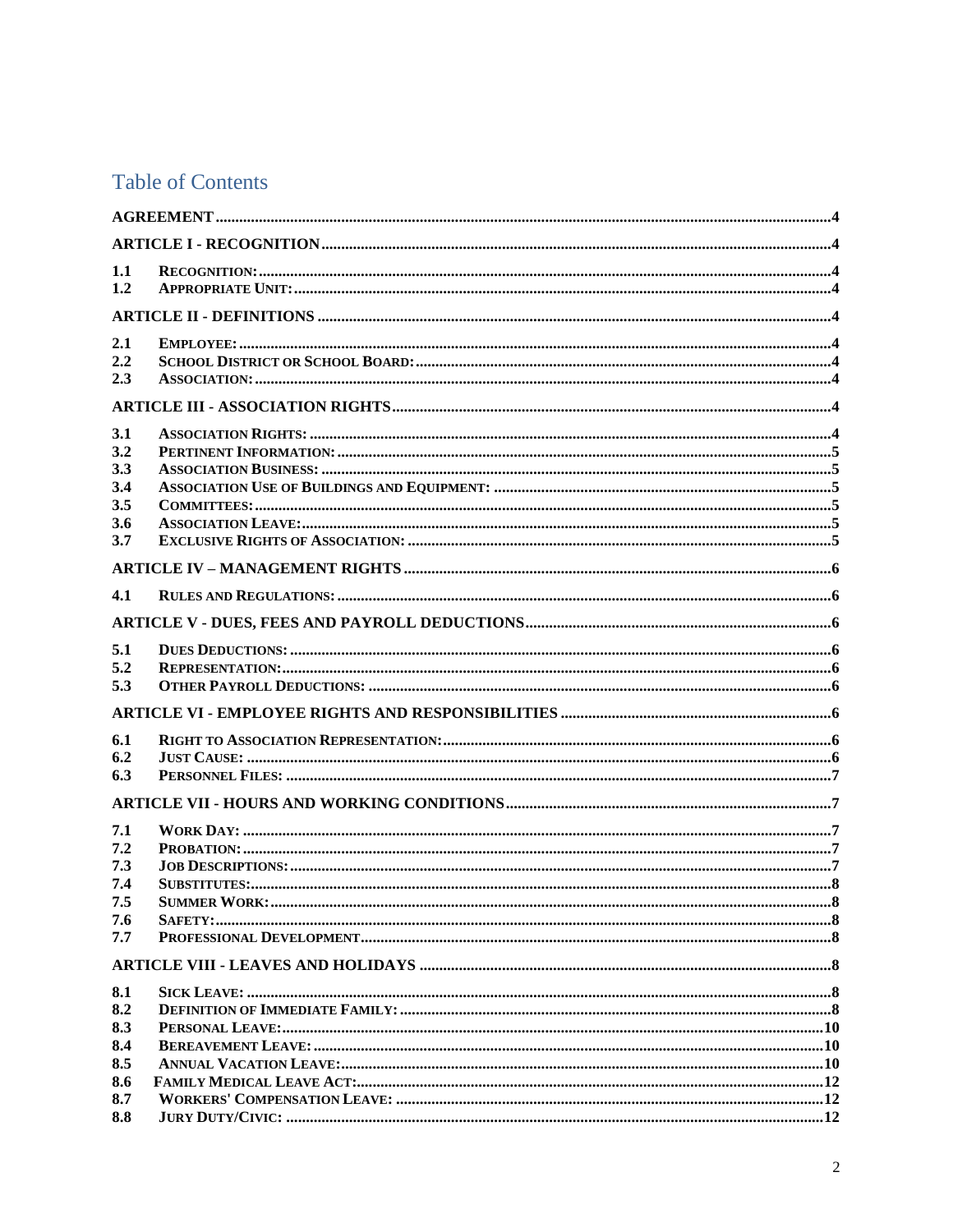| 8.9  |  |
|------|--|
| 8.10 |  |
| 8.11 |  |
| 8.12 |  |
| 8.13 |  |
| 8.14 |  |
| 8.14 |  |
|      |  |
| 9.1  |  |
| 9.1A |  |
| 9.2  |  |
| 9.3  |  |
| 9.4  |  |
| 9.5  |  |
| 9.6  |  |
| 9.7  |  |
| 9.8  |  |
|      |  |
| 10.1 |  |
| 10.2 |  |
| 10.3 |  |
| 10.4 |  |
| 10.5 |  |
| 10.6 |  |
| 10.7 |  |
| 10.8 |  |
| 10.9 |  |
|      |  |
| 11.1 |  |
| 11.2 |  |
| 11.3 |  |
|      |  |
| 12.1 |  |
| 12.3 |  |
| 12.4 |  |
| 12.5 |  |
| 12.6 |  |
|      |  |
| 13.1 |  |
|      |  |
| 14.1 |  |
| 14.2 |  |
| 14.3 |  |
|      |  |
| 15.1 |  |
|      |  |
|      |  |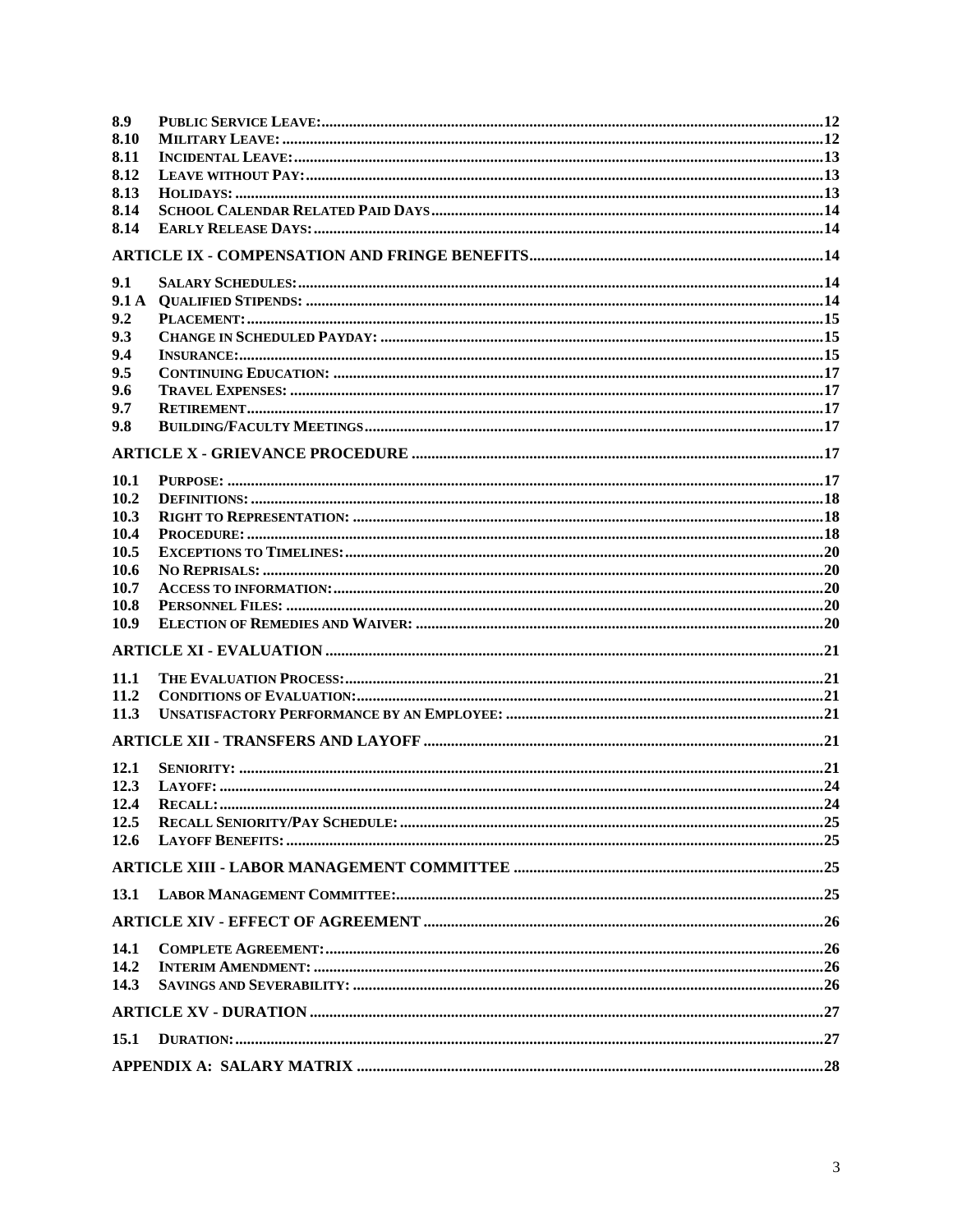## <span id="page-3-0"></span>**AGREEMENT**

This agreement is entered into between the Helena School District #1(hereinafter referred to as the "Board"), and the Helena Education Association, affiliated with the Montana Federation of Public Employees, MFPE, National Education Association, American Federation of Teachers and the AFL-CIO, (hereinafter referred to as the HEA or the "Association") pursuant to and in compliance with the Public Employees Collective Bargaining law, Title 39, Chapter 31. Montana Code Annotated hereafter called the "Act".

# <span id="page-3-1"></span>**ARTICLE I - RECOGNITION**

#### <span id="page-3-2"></span>**1.1 Recognition:**

The Board hereby recognizes the HEA as the sole and exclusive representative for collective bargaining with respect to wages, hours, fringe benefits, and other conditions of employment for all employees in the appropriate unit.

#### <span id="page-3-3"></span>**1.2 Appropriate Unit:**

The appropriate unit shall consist of classified personnel employed by the Board as "Para Educators" (Teacher Assistants), including bus Para Educators and after school day care Para Educators, either as "regular", "special services", or "special skills" teaching assistants (Para Educators).

# <span id="page-3-4"></span>**ARTICLE II - DEFINITIONS**

#### <span id="page-3-5"></span>**2.1 Employee:**

Unless otherwise indicated, the term "employee", when used herein in this Agreement shall refer to all employees in the appropriate unit as above defined.

#### <span id="page-3-6"></span>**2.2 School District or School Board:**

The terms "School Board" or "School District" shall mean Helena School District #1, Helena, Montana, its Board of Trustees or its officials and representatives as designated by the Board of Trustees.

#### <span id="page-3-7"></span>**2.3 Association:**

The term "Association" shall mean the Helena Education Association, affiliated with the Montana Federation of Public Employees MFPE, National Education Association, American Federation of Teachers, and the AFL-CIO.

#### <span id="page-3-8"></span>**ARTICLE III - ASSOCIATION RIGHTS**

#### <span id="page-3-9"></span>**3.1 Association Rights:**

The Board agrees that individual employees shall have the full freedom of association, self-organization, and the designation of representatives of their own choosing, to negotiate the terms and conditions of their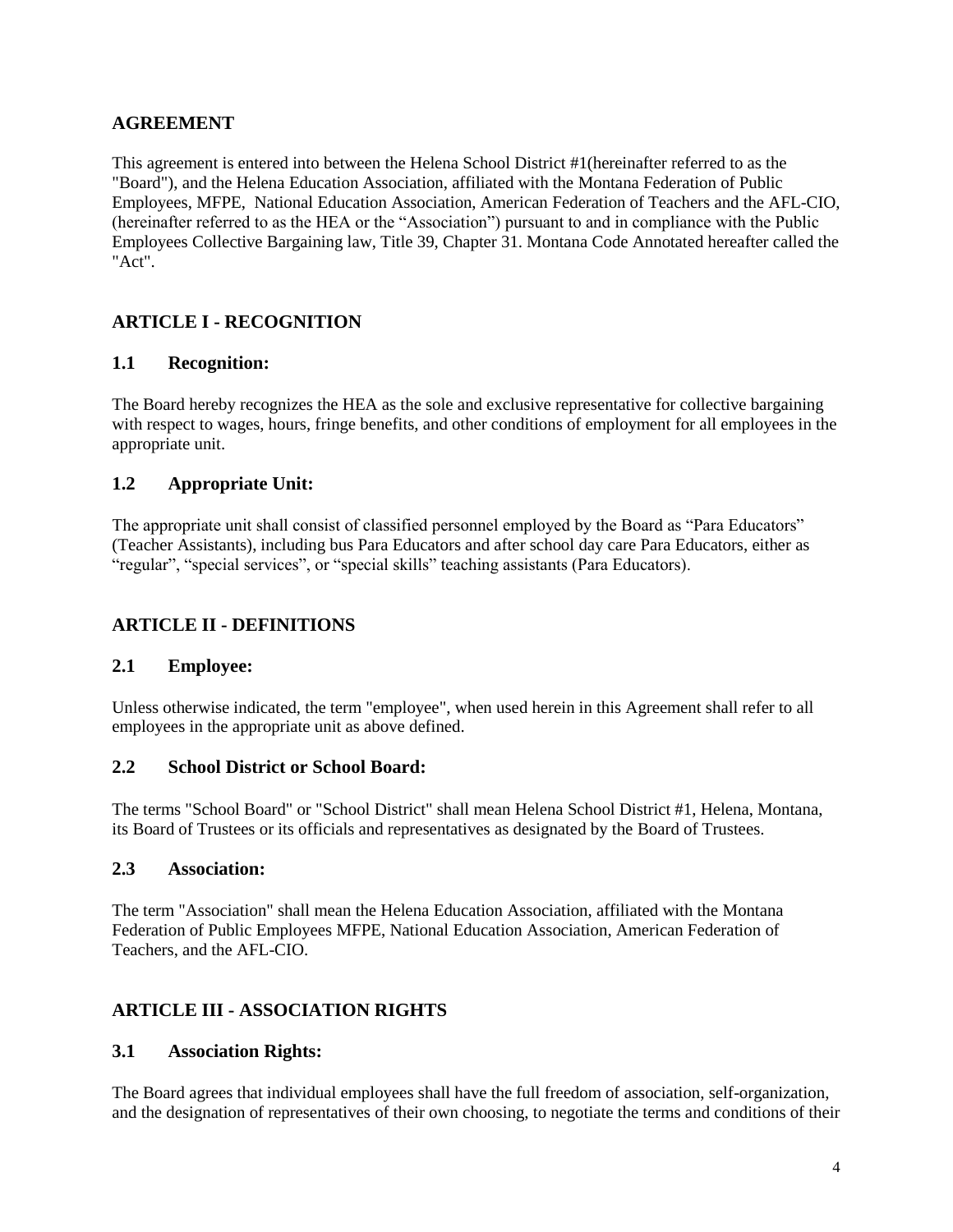employment, and that they shall be free from interference, restraint or coercion by the Board, or its agents, in the designation of such representatives or in self-organization or in other concerted activities for the purpose of collective bargaining or other mutual aid or protection. All rights granted under 3.1 must be pursuant to MCA 39-31-201.

# <span id="page-4-0"></span>**3.2 Pertinent Information:**

The Board agrees to furnish to the Association upon request information concerning the names and addresses of all unit employees and their unit salaries, or wages. The District shall notify the Association on a monthly basis of new hires, including the name, address, position, salary, and hours. It shall be the responsibility of the Association to send a designated representative to the District office to obtain this information.

# <span id="page-4-1"></span>**3.3 Association Business:**

Representatives of the Association will be permitted to transact Association business on school property, provided that this shall not disrupt normal operations.

The Association staff members shall be allowed to visit the work areas of unit members in order to confer with the employee on employee-employer related matters, so long as such visitations do not interfere with the business of the employer.

# <span id="page-4-2"></span>**3.4 Association Use of Buildings and Equipment:**

The Association and its representatives have the right to use school buildings for meetings when the buildings are available and the meeting does not conflict with the business of the employer. The principal of the building in question shall be notified in advance of the time and place of all such meetings.

The Association shall have the right to post notices of activities and matters of Association concern on employee bulletin boards, at least one of which shall be provided in each school building. The Association may use the district mail service and employee mailboxes for association business.

# <span id="page-4-3"></span>**3.5 Committees:**

The District and Association will work together to provide representation on committees that impact the Association. The specific committees and the number of Association members on each committee must be mutually agreed upon.

# <span id="page-4-4"></span>**3.6 Association Leave:**

Up to Five (5) days with pay, per year, will be provided to the Association for Association business. The superintendent or his/her designee will be notified no less than forty-eight (48) hours prior to the commencement of such leave. Additional leave requests may be made to the Superintendent or designee and will be considered on a case by case basis. It is understood that the number of additional days granted year to year may be different and therefore not precedent setting.

Should a member of the HEA be elected to a state or national office, he/she shall be granted an additional five (5) days of Association leave.

# <span id="page-4-5"></span>**3.7 Exclusive Rights of Association:**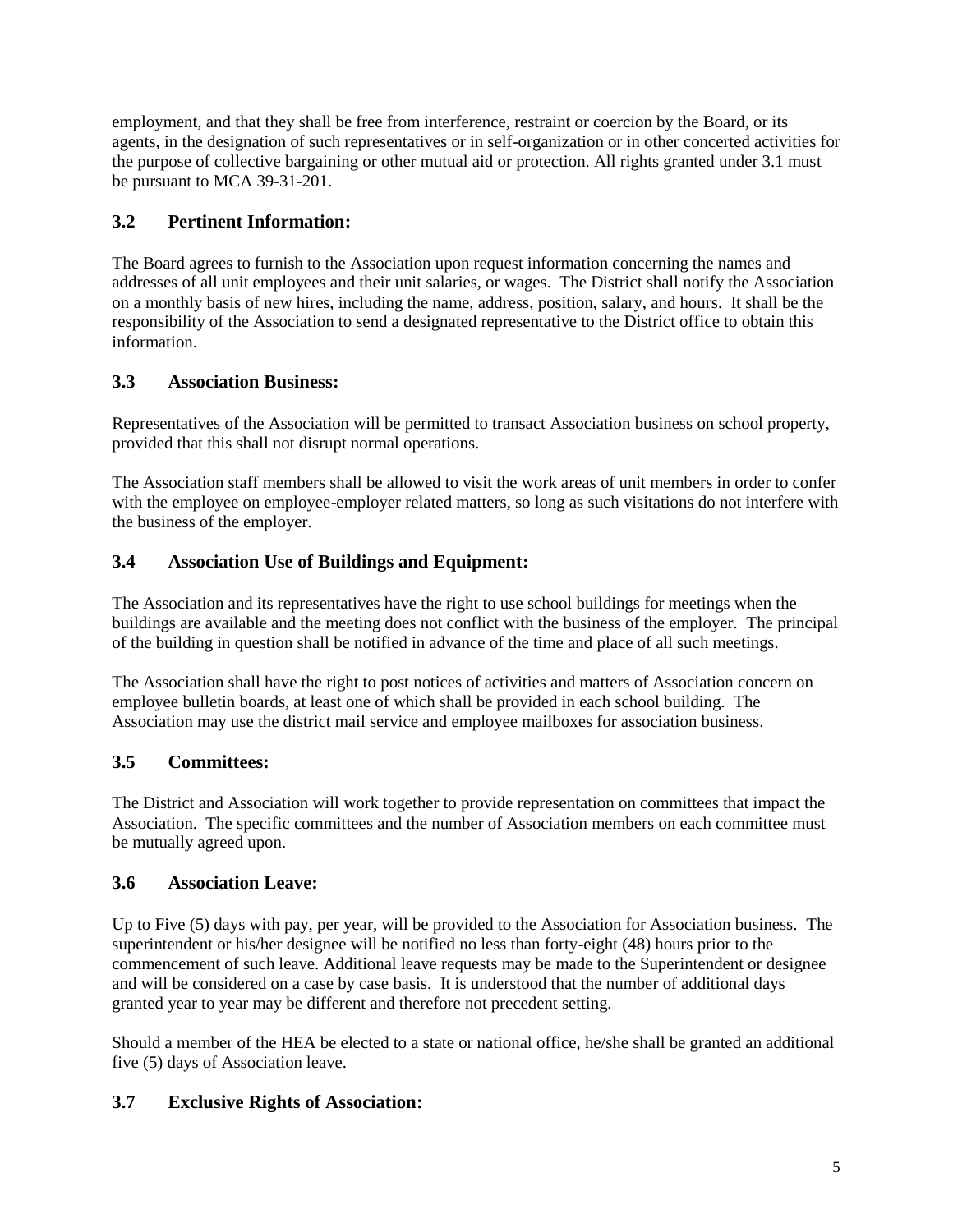The rights and privileges of the Association as set forth in this Agreement shall be granted to the Association.

# <span id="page-5-0"></span>**ARTICLE IV – MANAGEMENT RIGHTS**

# <span id="page-5-1"></span>**4.1 Rules and Regulations:**

The parties recognize the right, obligation, and duty of the Board and its duly designated officials to promulgate rules, regulations, directives, and orders insofar as such rules, regulations, directives, and orders are not inconsistent with the terms of this Agreement. The Board agrees to furnish each employee a copy of any rules, regulations, directives, and orders.

# <span id="page-5-2"></span>**ARTICLE V - DUES, FEES AND PAYROLL DEDUCTIONS**

#### <span id="page-5-3"></span>**5.1 Dues Deductions:**

The District shall, without charge, deduct the Association dues and optional contributions from the salary of each employee who authorizes such deductions in writing. At the end of the month, the total amount withheld from the employees' wages will be forwarded to the Association Treasurer along with a list of the names of individual employees and the amount deducted from each. The Association shall certify to the District the amount of the dues and fees to be deducted. Dues deduction shall remain in place until specifically revoked in writing by the individual employee. In situations where net pay after taxes and other payroll deductions is not enough to fund dues deductions, no deduction will be taken.

## <span id="page-5-4"></span>**5.2 Representation:**

The Association, as the exclusive representative of all members of the appropriate unit, will represent all such persons fairly–No one shall be denied Association membership because of race, creed, color, or sex.

The Association agrees to indemnify and hold harmless the School District, the Board, each individual Board member and all administrators against any and all claims, suits, or other forms of liability, and all court costs arising out of the provisions of this Agreement between the parties for dues deduction.

# <span id="page-5-5"></span>**5.3 Other Payroll Deductions:**

Upon written authorization from the employee, the Board shall deduct from the salary of any employee and make appropriate remittance for annuities, credit union, insurance, or any other plans or programs that are currently available through the District payroll office if approved by the Association.

# <span id="page-5-6"></span>**ARTICLE VI - EMPLOYEE RIGHTS AND RESPONSIBILITIES**

#### <span id="page-5-7"></span>**6.1 Right to Association Representation:**

An employee shall be entitled to have present a representative of the Association during any appearance before the Board or its agents concerning any matter, which the employee believes, is disciplinary in nature.

#### <span id="page-5-8"></span>**6.2 Just Cause:**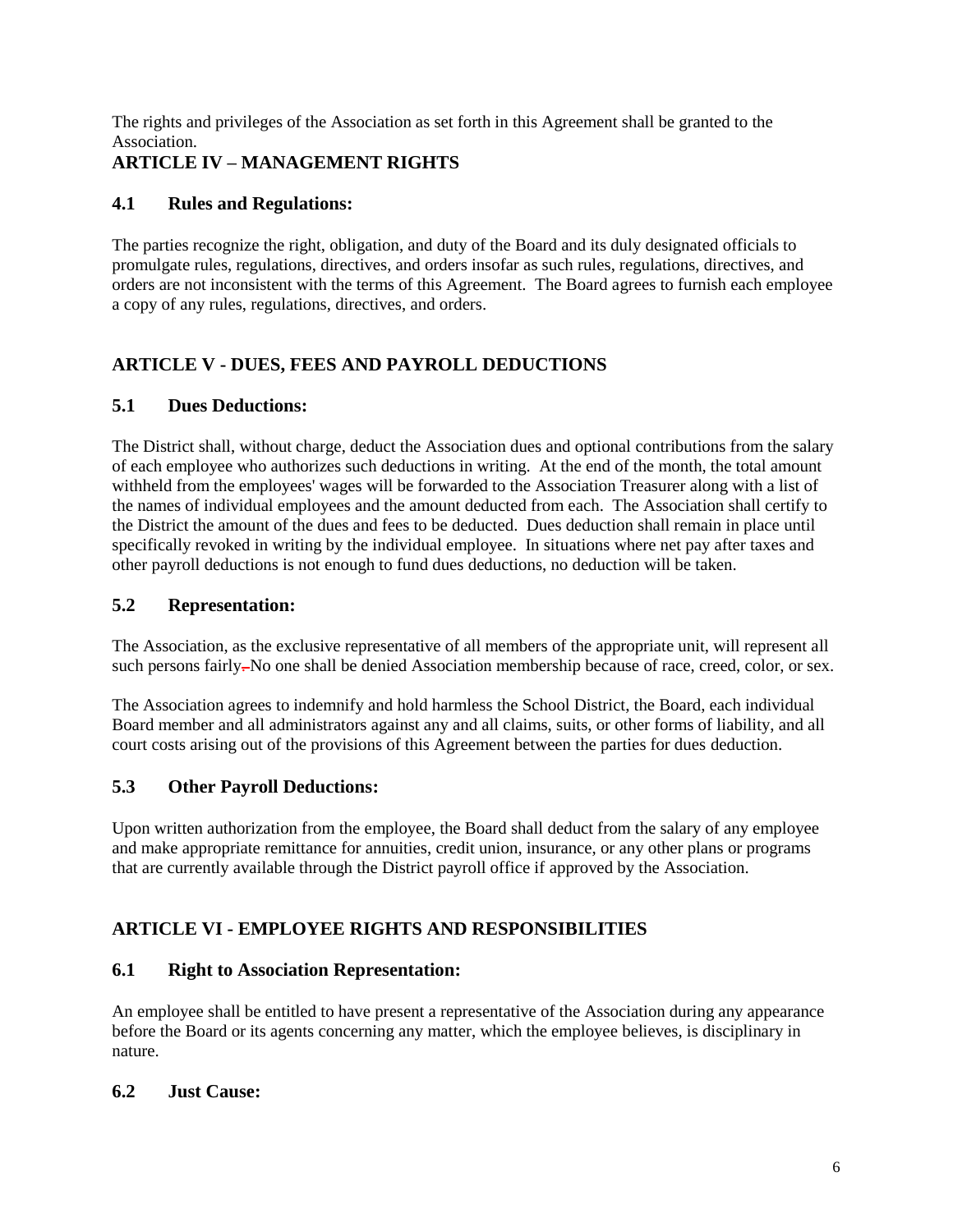No employee shall be disciplined or terminated without just cause. Just cause shall be defined as: "reasonable, job related grounds for taking disciplinary action based on the employee's failure to satisfactorily perform job duties or actions that disrupt district operations."

# <span id="page-6-0"></span>**6.3 Personnel Files:**

Employees shall have the right upon reasonable request to review their personnel files and to make a copy of any document (with the exception of confidential placement files) contained within. No material derogatory to an employee may be placed in the file unless it is signed by the author and the employee is given an opportunity to read and respond to it. Such response shall be attached to the relating material in the file.

Association staff members and local Association representatives shall have the right to inspect the personnel file(s) of a bargaining unit member, with prior, written authorization from the employee, and said representative(s) shall also be provided a copy of material in an employee personnel file(s) with prior written authorization.

# <span id="page-6-1"></span>**ARTICLE VII - HOURS AND WORKING CONDITIONS**

# <span id="page-6-2"></span>**7.1 Work Day:**

A) The workday shall consist of no more than eight (8) hours of continuous work within a 24 hour period. Upon mutual agreement between the District and the Association an alternate work schedule may be established.

1. A paid coffee break of fifteen (15) minutes will be given during every three hours of scheduled continuous work

2. A non-paid, duty-free lunch break of thirty (30) minutes will be given in the approximate middle of each shift that is regularly scheduled for five (5) hours or greater. A non-paid, duty-free lunch break may be offered to employees who work less than a regularly scheduled five hour shift if mutually agreed to by the employee and supervisor. It is understood and agreed that employees shall be allowed to leave the buildings during their lunch break.

B) Employee work shifts will have specific starting and ending times.

C) The regular work week shall consist of five consecutive days (normally Monday through Friday) followed by two (2) days of rest. Upon mutual agreement between the District and the Association an alternate work schedule may be established.

# <span id="page-6-3"></span>**7.2 Probation:**

An employee under the provisions of this contract shall serve a probationary period of one school year of continuous service with the School District during which time the District shall have the unqualified right to discharge such employee at any time during the probationary period. The probationary period may be extended for a thirty (30) workday period upon mutual consent of the District and the Association.

# <span id="page-6-4"></span>**7.3 Job Descriptions:**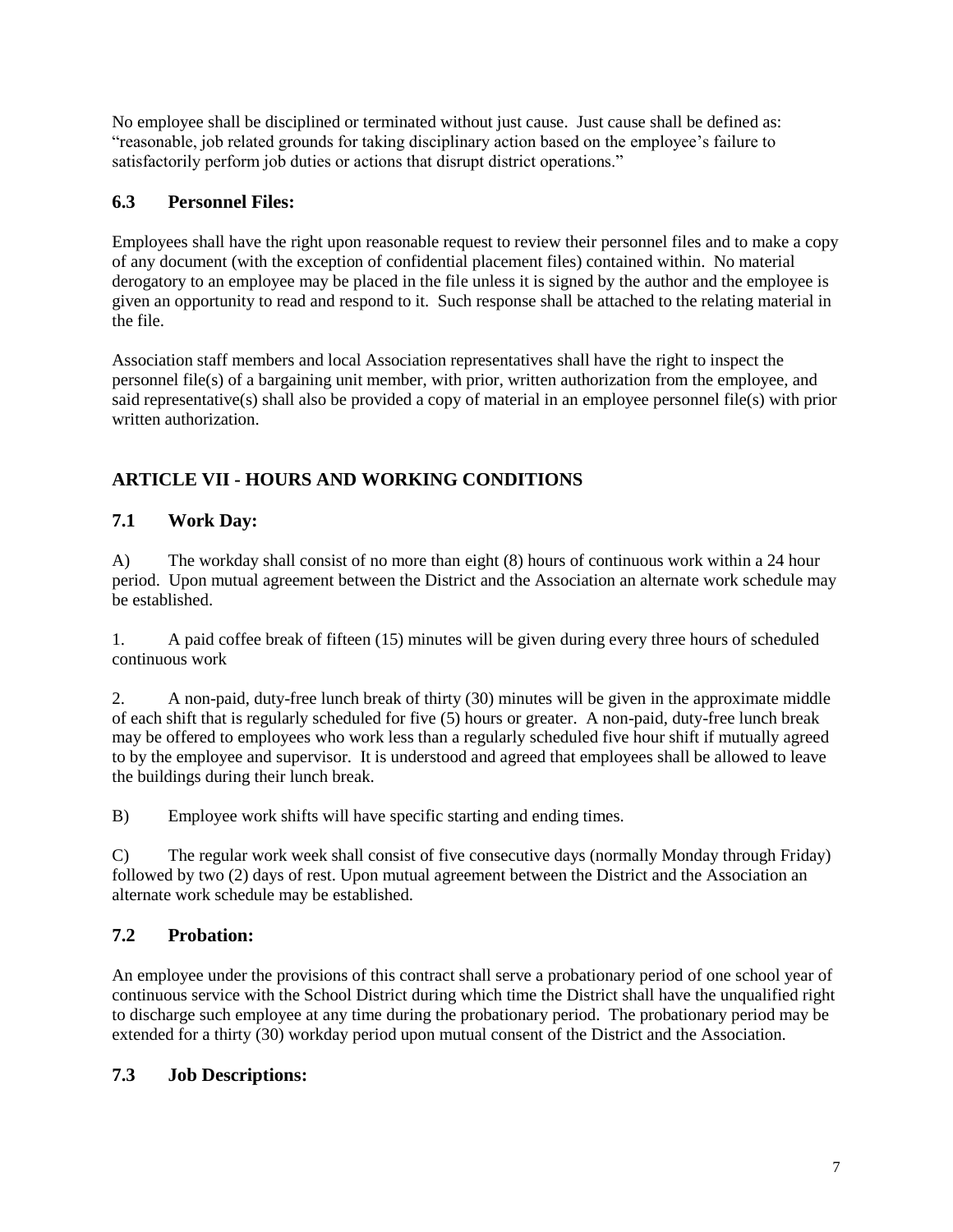The District shall develop and place on file job descriptions for each classification in the unit. The District may solicit input from staff members prior to the development of the job descriptions. Unit members shall have access to the job descriptions.

# <span id="page-7-0"></span>**7.4 Substitutes:**

A. Para Educator employees may be given the option to substitute for the teacher(s) for whom they work in the event that the teacher is absent. When substituting for a teacher, the Para Educator shall be paid their regular rate of pay or the substitute rate whichever is greater.

B. Para Educators shall not be required to secure their own substitutes.

# <span id="page-7-1"></span>**7.5 Summer Work:**

Employees shall be given first consideration for Para Educator summer work within the school district. Employees must submit a written request to the personnel office on or before May  $1<sup>st</sup>$  in order to be considered for summer work. If hired, they shall be paid according to the wage scale provided in Appendix A. Para Educators may turn down any offers of summer employment.

# <span id="page-7-2"></span>**7.6 Safety:**

A. Safe Working Environment

The employer shall provide a place of employment which does not endanger the health or safety of any employee. Employees shall have the right to refuse to work under conditions which are unsafe, and/or the right to refuse to perform medical related or invasive hygiene procedures that are outside the scope of their job description.

# B. Safety Equipment

The Board will provide first aid kits and fire extinguishers as required by law.

# <span id="page-7-3"></span>**7.7 Professional Development**

The District will contribute \$8,000 per school year to a professional development pool for Para Educators. Para Educators may apply for a grant of up to \$300 for Para Educator professional development training. Grant applications will be submitted to and approved by the LMC and sent to the District's Professional Development committee for informational purposes.

If any of the Professional Development Pool dollars are unallocated by third Friday in May of each school year the remaining dollars will be returned to the District.

# <span id="page-7-4"></span>**ARTICLE VIII - LEAVES AND HOLIDAYS**

# <span id="page-7-5"></span>**8.1 Sick Leave:**

Sick leave means a leave of absence with pay for an illness suffered by an employee or his/her immediate family.

# <span id="page-7-6"></span>**8.2 Definition of Immediate Family:**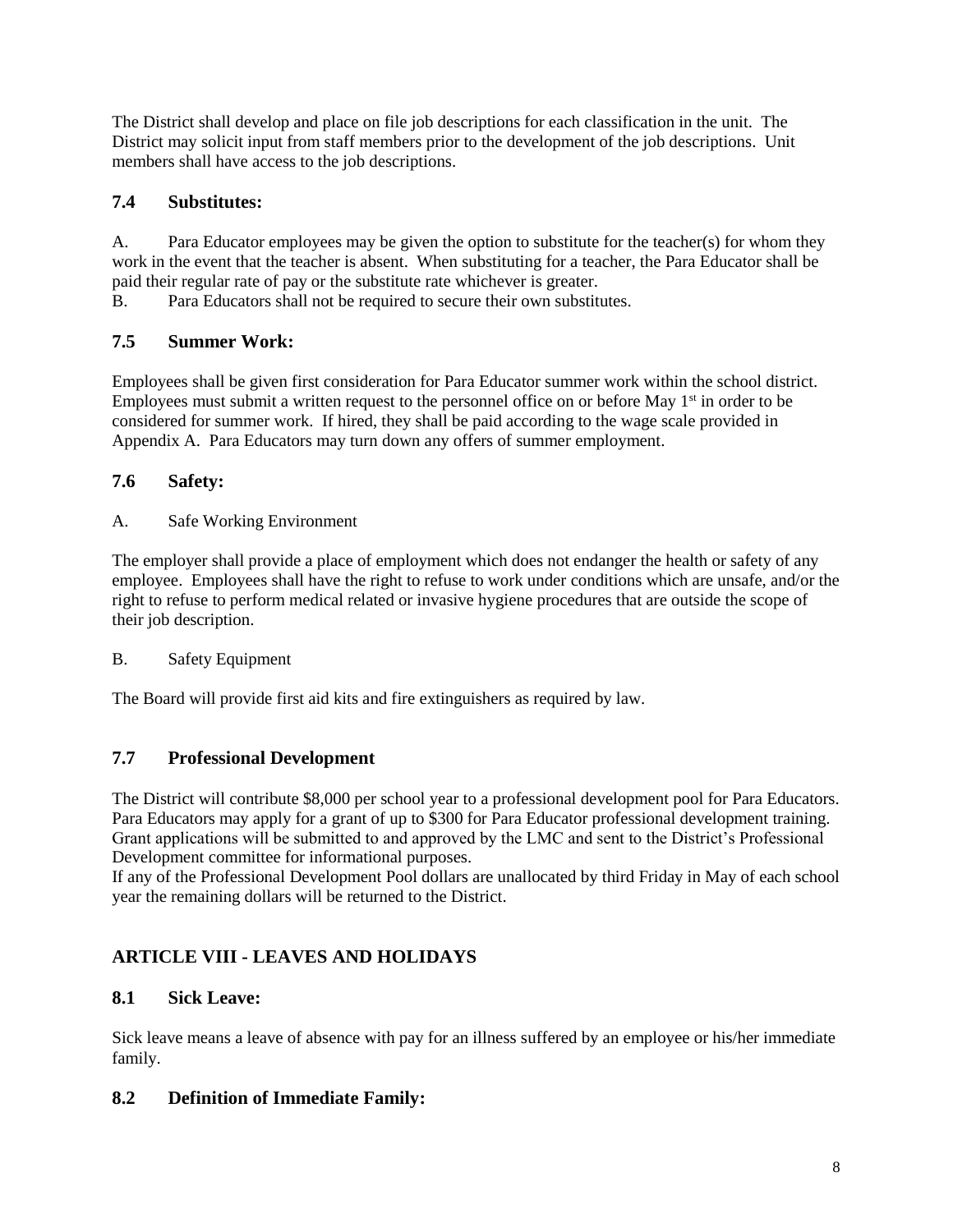For purposes of this Article, immediate family shall mean spouse, children, father, mother, brother, sister, grandparents, grandchildren, relatives of the employees spouse to a like degree, and members of the employee's household.

A. Usage

Sick leave must be taken in no less than half-hour increments.

B. Accumulation

1. Each full-time employee is entitled to and shall earn sick leave credits from the first full pay period of employment. For calculating sick leave credits 2,080 hours (52 weeks x 40 hours) shall equal one (1) year. Proportionate sick leave credits shall be earned and credited at the end of each pay period. Sick leave credit shall be earned at the rate of twelve (12) working days for each year of service without restriction as to the number of days he/she may accumulate.

2. An employee may not accrue sick leave credits while in a leave without pay status. Employees are not entitled to be paid for sick leave until they have been continuously employed for ninety (90) days. Upon completion of the qualifying period, the employee is entitled to the sick leave credits he/she has earned.

3. Permanent part-time employees are entitled to prorated leave benefits if they have a regularly scheduled work assignment and have worked the qualifying period.

4. Full-time temporary and seasonal employees are entitled to sick leave benefits, provided they work the qualifying period.

# C. Pay for Unused

1. An employee who terminates his/her employment with the District is entitled to a lump-sum payment equal to one-fourth (1/4) of the pay attributed to the accumulated sick leave. The pay attributed to the accumulated sick leave shall be computed on the basis of the employee's salary or wage at the time he/she terminates employment.

2. Accrual of sick leave credits for calculating the lump-sum payment, as provided for in this section begins July 1, 1971. The payment therefore shall be the responsibility of the District wherein the sick leave accrues. However, no employee forfeits any sick leave rights or benefits he/she had accrued prior to July 1, 1971

3. An employee who receives a lump-sum payment pursuant to this section and who is again employed by the District shall not be credited with any sick leave for which the employee has previously been compensated.

D. Sick Leave Bank

During the school year any employee may, at the assistant's discretion, donate not more than two (2) days, nor less than one-half (1/2) day, of sick leave to an employee who is in need and will exhaust sick leave due to a personal illness, temporary disability, or a serious health condition of the employee's spouse/domestic partner or minor child (under age 18). The total of such donated sick leave shall not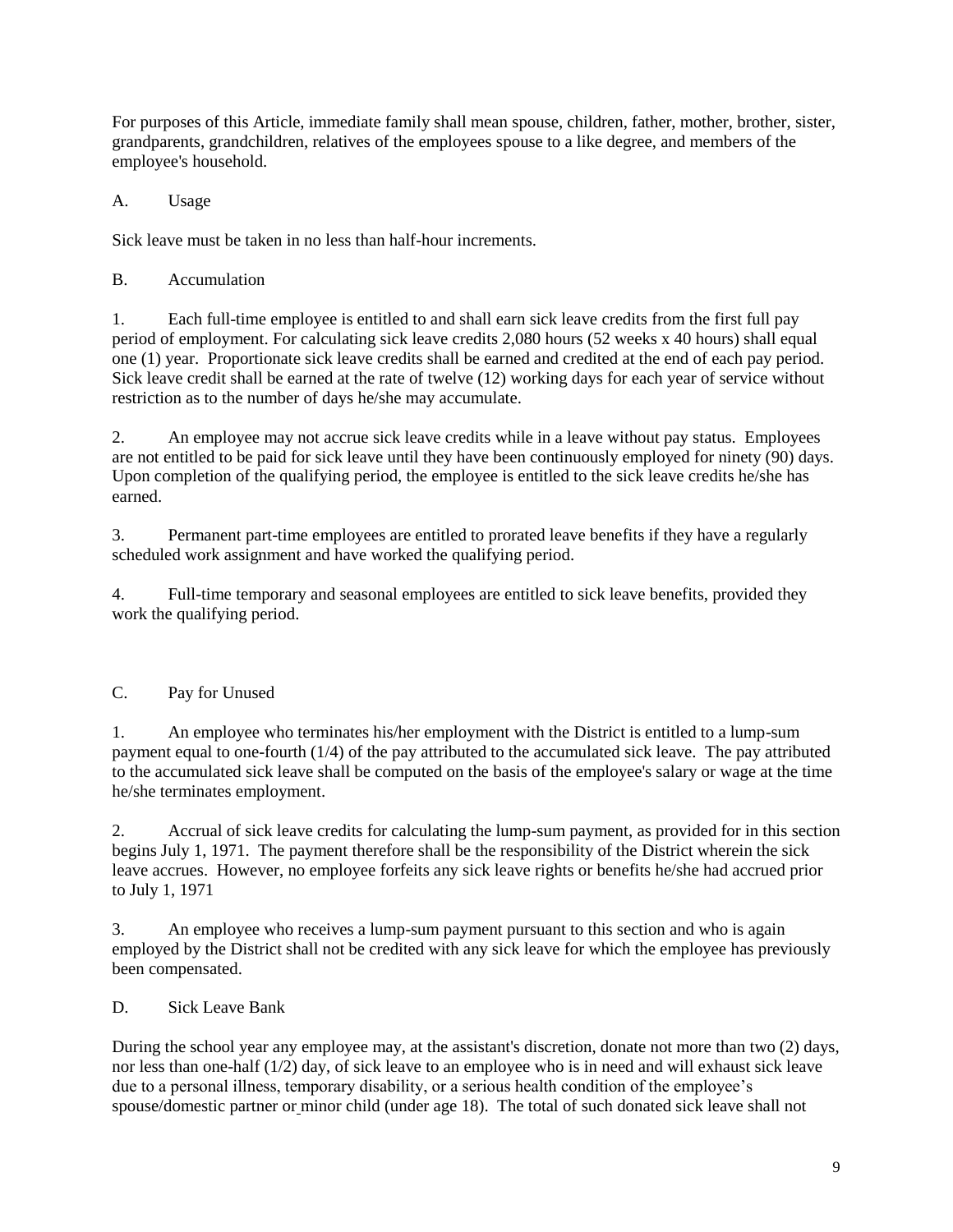exceed sick leave accrued by the recipient at the time the illness began. Limitations herein shall not prevent the Administration from allowing greater consideration if extenuating circumstances exist. Any such donor shall notify the Superintendent on forms provided by the District of the intention to make such donation. The donor and recipient have no later than five (5) working days after the recipient's return to work to notify the Superintendent of the requested leave transfer. Donated leave will be drawn in order of date of such receipt. A drawing will be conducted to determine order of usage for donations bearing identical dates of receipt. Any unused sick leave shall be returned to the donor(s).

# <span id="page-9-0"></span>**8.3 Personal Leave:**

Three (3) days per year, with pay, shall be allowed each employee to attend to personal matters. However, use of such leave shall be in units of no less than half-hour increments. At least two working days' written notice (District form) shall be required except in case of emergency.

Personal Leave may be taken during student non-attendance days but shall not be taken to extend an existing student holiday. Extenuating circumstances which are unanticipated and unpreventable may be afforded consideration. This leave is not accumulative and employees leaving the District will not be reimbursed for any unused personal leave.

For purposes of prorating this leave the school year shall be divided into three equal parts. When an employee is hired they shall receive credit for the time remaining. For example if an employee is hired during the first trimester they receive three days, if that same employee were hire during the last trimester they would receive one day. This leave can be used regardless of the employee's probation status.

# <span id="page-9-1"></span>**8.4 Bereavement Leave:**

All employees shall be allowed up to five days absence for deaths in the immediate family without loss of pay, per incident. In the event the employee needs additional time up to 5 days may be awarded at the discretion of their immediate supervisor. In addition, one on one Para Educators will be allowed one day absence in the event of the death of a student for whom they are currently providing direct care.

# <span id="page-9-2"></span>**8.5 Annual Vacation Leave:**

Vacation leave shall be granted in accordance with state law. "Vacation leave" means a leave of absence with pay for purposes of rest, relaxation, or personal business at the request of the employee and with the concurrence of the employer. (MCA 2-18-601[8]).

A. Use

1. The dates when employees' annual vacation leave shall be granted shall be determined by agreement between each employee and his/her supervisor with regard to the best interest of the District, as well as the best interests of each employee.

2. Vacation leave must be taken in no less than half-hour increments.

3. If more than one (1) employee in a department requests a particular period of time for his/her vacation and if in the opinion of the employer only one (1) can be released during this period of time, the most *senior employee shall be provided that time off. Should the same two employee request the same* vacation time 2 or more years in a row, a rotation vacation schedule for those requests will be established by the immediate supervisor.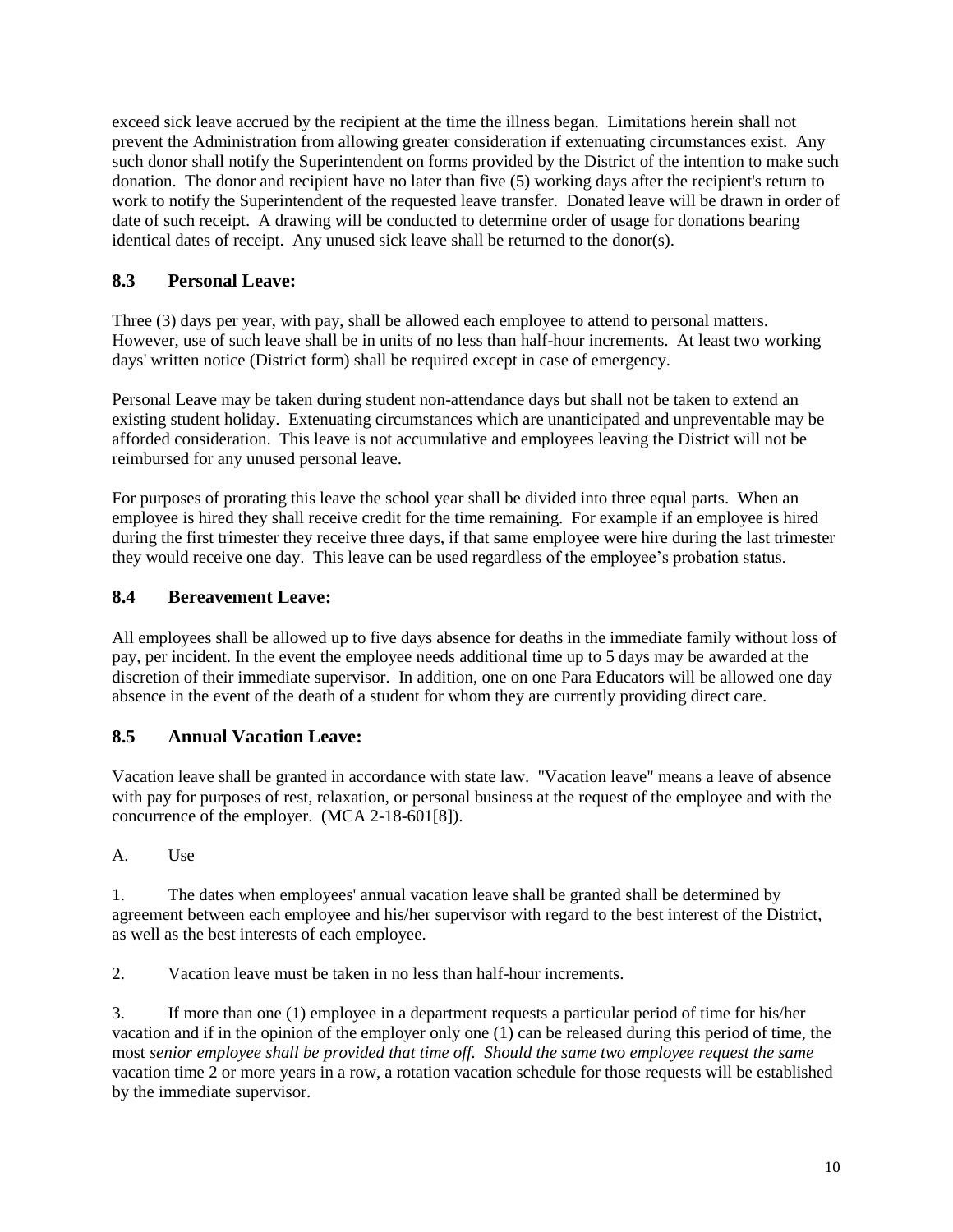- 4. Supervisors shall respond to requests for vacation within five (5) working days.
- B. Rate

1. Vacation leave credits are earned at a yearly rate calculated in accordance with the following schedule, which applies to the total years of the employee's employment with a school district whether the employment is continuous or not:

Working Days Credit

| <b>Years of Employment:</b> | Based on 12 months | Based on 9 months |  |  |  |
|-----------------------------|--------------------|-------------------|--|--|--|
| 1 day through 10 years      |                    | 11.25             |  |  |  |
| 10 years through 15 years   | 18                 | 13.50             |  |  |  |
| 15 years through 20 years   | $\overline{2}$     | 15.75             |  |  |  |
| 20 years on                 | 24                 | 18.00             |  |  |  |

Vacation leave credits shall be earned and credited at the end of each pay period.

2. Each full time employee is entitled to and shall earn annual vacation leave credits from the first full pay period of employment. Vacation leave credits earned shall be credited at the end of each pay period. However, employees are not entitled to any vacation leave with pay until they have been continuously employed for a period of six (6) calendar months.

For calculating vacation leave credits, two thousand eight (2080) hours (52 weeks at 40 hours per week) shall equal one (1) year. Regular part-time employees (those who work less than 40 hours per week) are entitled to pro-rated annual vacation benefits if they have worked the qualifying period. However, for purposes of calculation of years of employment to determine the rate of earning vacation leave credits, a school year shall constitute a full year of employment.

Employees working less than twelve (12) months shall earn vacation credits. However, such persons must be employed six (6) qualifying months before they may use the vacation credits.

C. Accumulation

1. Annual vacation leave may be accumulated to a total not to exceed two times the maximum number of days earned annually as of the end of the first pay period of the next calendar year. Excess vacation time is not forfeited if taken within ninety (90) calendar days from the last day of the calendar year in which the excess was accrued.

2. Absence from employment by reason of illness shall not be chargeable against unused vacation credits unless approved by the employee. Should an employee become ill on his/her annual vacation, he/she shall have the option to use sick leave rather than annual leave. The employee must notify his/her supervisor immediately of such illness.

3. Vacation leave shall not accrue during a leave of absence without pay, the duration of which exceeds fifteen (15) days.

D. Cash for Unused Vacation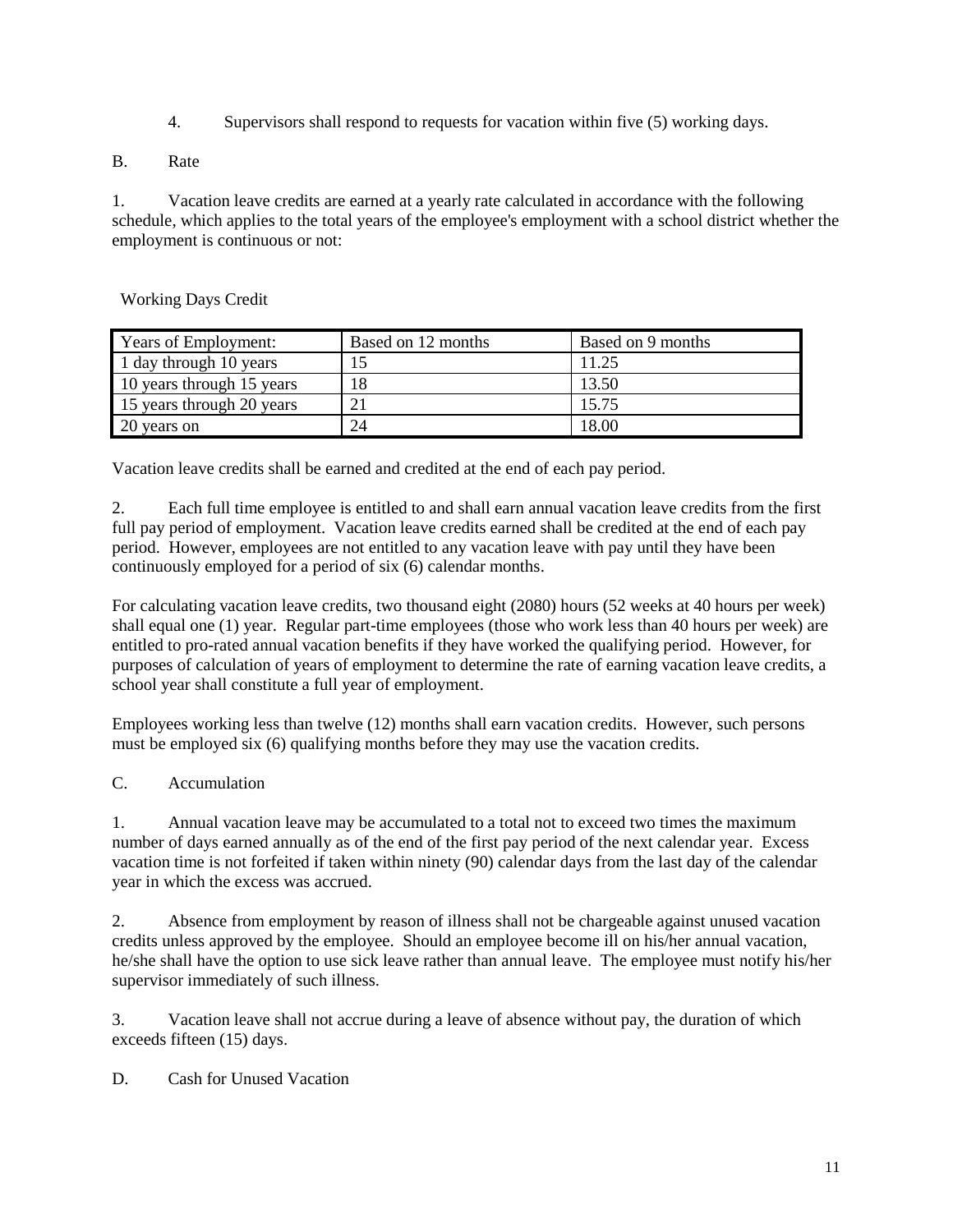1. An employee who terminates his/her employment with the District for reason not reflecting discredit on him/herself, shall be entitled to cash compensation for unused vacation leave, assuming that the employee has worked the qualifying period set forth in Section 2-18-611 MCA. The employee will be paid for unused accumulated vacation leave at their hourly rate in effect at the time of termination of employment.

# <span id="page-11-0"></span>**8.6 Family Medical Leave Act:**

Please see Helena School District's Policy on the Family Medical Leave Act. Violations of the District's policy on FMLA are subject to Article X (grievance procedure) of this collective bargaining agreement.

# <span id="page-11-1"></span>**8.7 Workers' Compensation Leave:**

The District agrees to retain the position of an employee on Workers' Compensation Leave for three (3) months from the date of the injury. In addition, the district agrees to continue the employer contribution to the group health and dental insurance for a maximum of three months during the duration of the leave.

# <span id="page-11-2"></span>**8.8 Jury Duty/Civic:**

A. Each employee who is under proper summons as a juror shall collect all fees and allowances payable as a result of the service and forward the fees to the appropriate accounting office. Juror fees shall be applied against the amount due the employee from his/her employer. However, if an employee elects to charge his/her juror time off against his/her annual leave, he/she shall not be required to remit his/her juror fees to his/her employer. In no instance is an employee required to remit to his/her employer any expense or mileage allowance paid his/her by the court.

B. An employee subpoenaed to serve as a witness shall collect all fees and allowances payable as a result of the service and forward the fees to the appropriate accounting office. Witness fees shall be applied against the amount due the employee from his employer. However, if an employee elects to charge his/her witness time off against his/her annual leave, he/she shall not be required to remit his/her witness fees to his employer. In no instance is an employee required to remit to his/her employer any expense or mileage allowances paid his/her buy the court.

C. Employers may request the court to excuse their employees from jury duty if they are needed for the proper operation of the school district.

D. All articles of this provision shall be in accordance with MCA 2-18-619

# <span id="page-11-3"></span>**8.9 Public Service Leave:**

An employee who is elected or appointed to public office shall be entitled to a leave of absence without pay not to exceed one hundred eight (180) days per year in accordance with state law MCA 2-18-620.

# <span id="page-11-4"></span>**8.10 Military Leave:**

An employee who is a member of the organized militia of the State of Montana or who is a member of the organized or unorganized reserve corps of military forces of the United States, and who is a regular employee of the school district shall be given a leave of absence with pay for a period of time not to exceed fifteen (15) working days in a calendar year for attending regular encampments, training cruises, and similar training programs of the organized militia or of the military forces of the United States. This leave will not be charged against leave credits earned by the employee. Reinstatement privileges of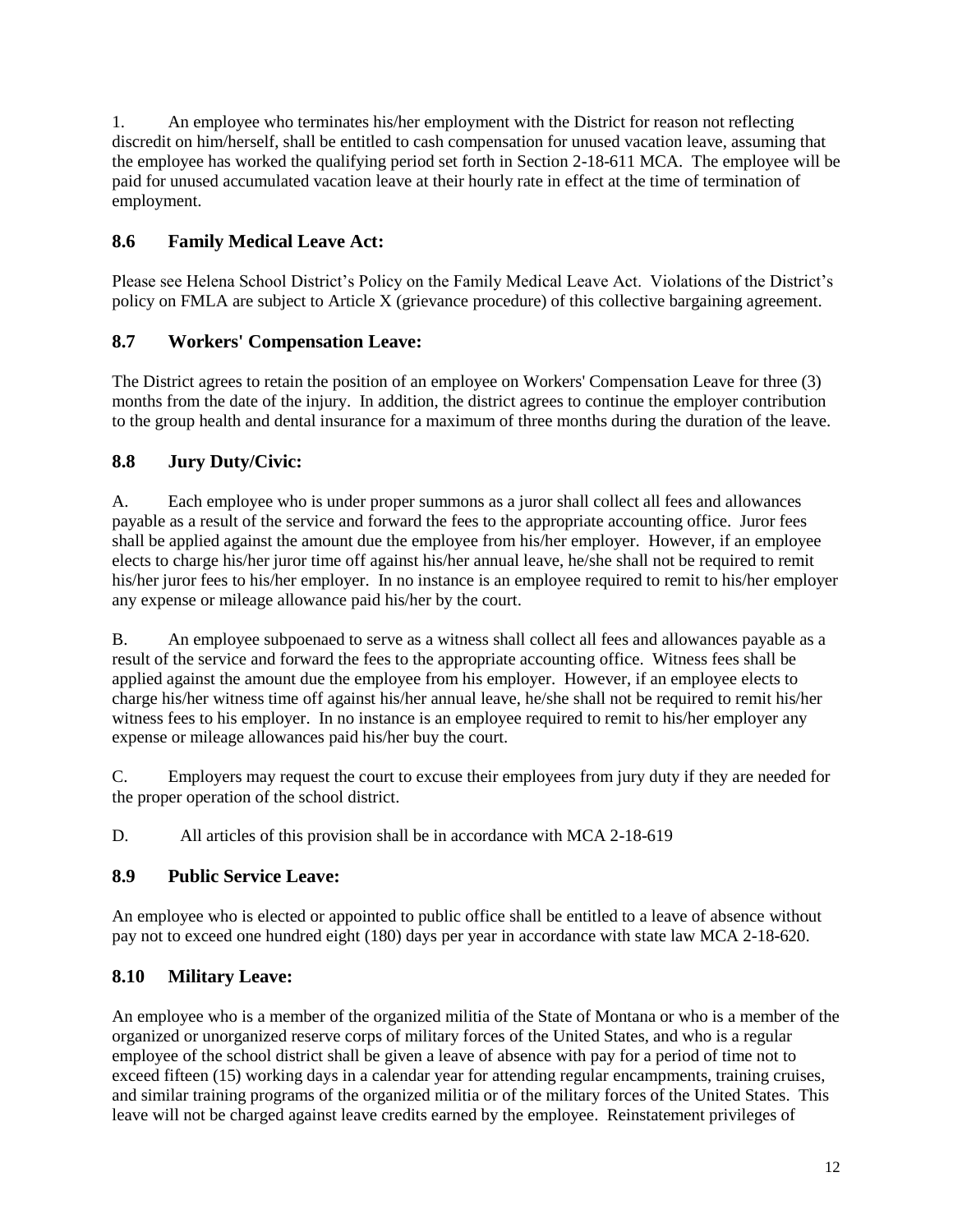employees who have been inducted into the military service as provided under State law will be followed. All provisions of this article shall be in accordance with MCA 10-1-604.

# <span id="page-12-0"></span>**8.11 Incidental Leave:**

Employee's may occasionally without loss of salary, be granted the opportunity to attend school programs involving children as business necessities will accommodate such opportunities and as the Employee is only able to attend the program during regular working hours. The granting process shall reside with the building level administrator.

# <span id="page-12-1"></span>**8.12 Leave without Pay:**

A. An employee may be granted leave of absence without pay at the discretion of the employer.

B. Requests for leave without pay shall be submitted in writing by the employee to the immediate supervisor who shall forward it to the Personnel Office for final consideration.

C. All requests for leave without pay shall state the reason for leave and the dates for which the leave is desired.

D. The employee shall maintain but not accrue vacation or sick leave credits during a leave of absence; the employee shall maintain but not accumulate seniority.

E. On returning to work, the employee shall return to his/her position or a comparable position with comparable pay and benefits.

# <span id="page-12-2"></span>**8.13 Holidays:**

A. All employees covered by the terms of this Agreement shall receive the following paid holidays:

- 1. New Year's Day
- 2. Martin Luther King Jr. Day
- 3. President's Day
- 4. Memorial Day
- 5. Independence Day
- 6. Day before or after Independence Day (SACC employees only)
- 7. Labor Day
- 8. Thanksgiving Day
- 9. Day after Thanksgiving
- 10. Christmas

For twelve-month employees or other employees scheduled to work for the period of time that includes July 4th, Independence Day shall be a paid holiday.

B. If one of the above holidays falls on Saturday, the preceding Friday is observed. If the holiday falls on Sunday, the following Monday is observed. If a holiday occurs during an employee's vacation leave, that day in not deducted from vacation leave.

C. Eligible employees shall receive a maximum of eight (8) hours regular pay for all holidays. Employees who work less than eight (8) hours per day or less than forty (40) hours per week shall receive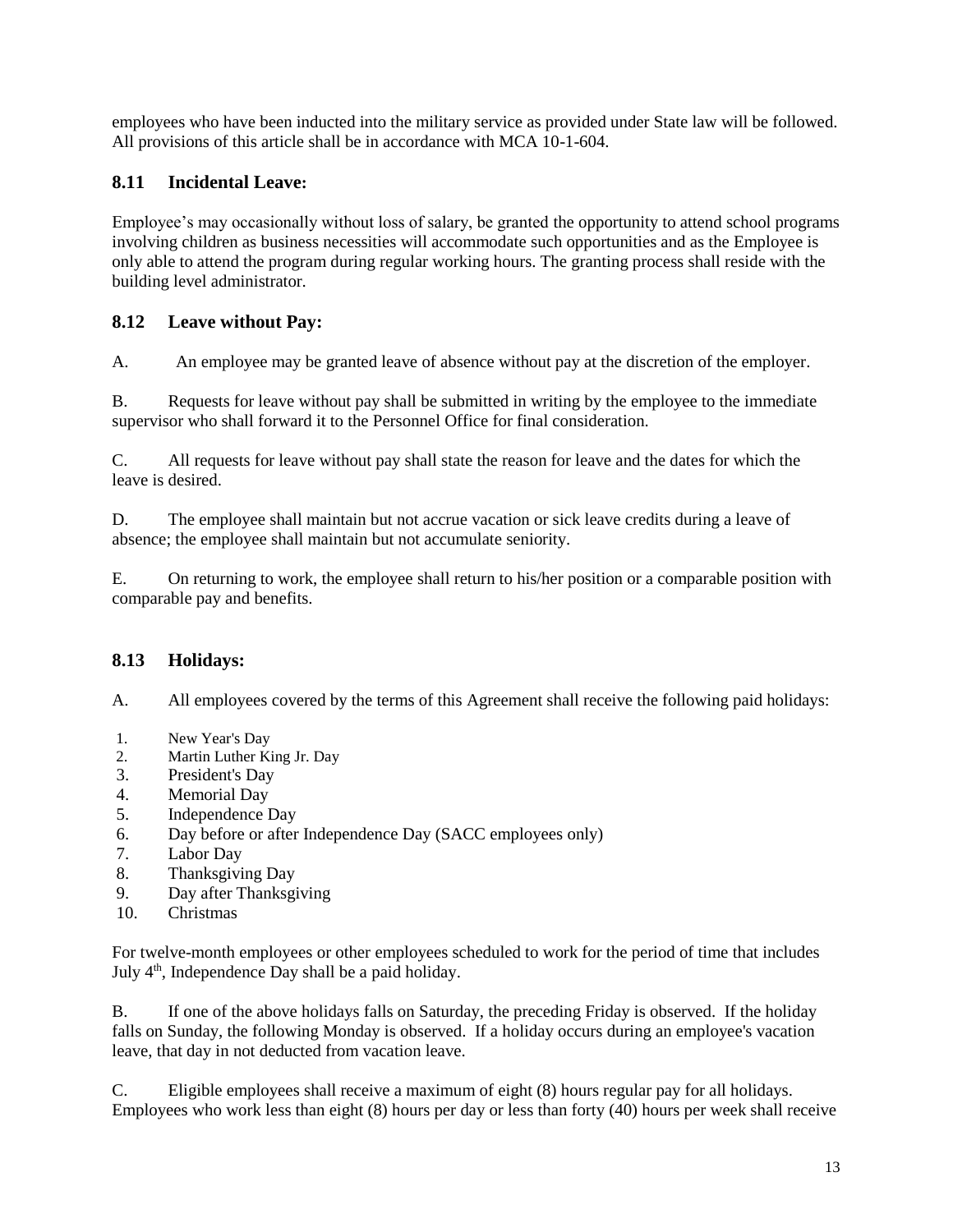holiday pay on a pro-rata basis. When an employee is required to work on a holiday, compensation will be at the rate of two and one-half (2-1/2) times his/her regular rate of pay or, upon mutual agreement, one and one-half  $(1-1/2)$  times his/her regular rate of pay and an alternate day off to be taken at a time agreeable to the employee and the Employer.

D. An employee who is scheduled for a day off on a day which is observed as a holiday shall be entitled to receive a day off either on the day preceding or the day following the holiday, whichever allows a day off in addition to the employee's regularly scheduled days off.

# <span id="page-13-0"></span>**8.14 School Calendar Related Paid Days**

- E. All employees covered by the terms of this Agreement who are not scheduled to work during the following breaks shall receive the following School Calendar Related Paid Days:
	- 1. The day before Thanksgiving
	- 2. Any business day that falls within the Winter Break, not normally credited as a holiday as noted above
	- 3. Spring Break

None of these days shall rollover for any reason. There shall be no substitution of these days. If an employee is scheduled to work this day (SACC employees) they are not considered school calendar related paid days, only paid days for the employee's regular schedule.

This benefit is determined by the school calendar and cannot exceed 14 days in any given year without mutual agreement.

#### <span id="page-13-1"></span>**8.14 Early Release Days:**

1. On early release days Para Educators who perform assigned school related duties will receive pay during early release time. Any employee who chooses to be dismissed from duty will be released WITHOUT pay during the early release time. The District may require employees to remain on duty during early release time.

2. As the Vigilante Parade continues to be held on a regularly scheduled school day, and as students continue to be dismissed early, all Para Educators normally scheduled to work will be released with pay for the day one-half hour after student dismissal.

# <span id="page-13-2"></span>**ARTICLE IX - COMPENSATION AND FRINGE BENEFITS**

#### <span id="page-13-3"></span>**9.1 Salary Schedules:**

All employees shall be compensated according to the hourly wage rates reflected in the schedule attached as Appendix A.

# <span id="page-13-4"></span>**9.1 A Qualified Stipends:**

Specialized Para Educator positions covered by this negotiate agreement that require qualifications that are above and beyond the qualifications of a Level 2 Para Educator may be eligible for an additional stipend amount as determined by mutual agreement between HEA and the District. Any new stipend amount must be approved by the HEA Board of Directors and the District Board of Trustees prior to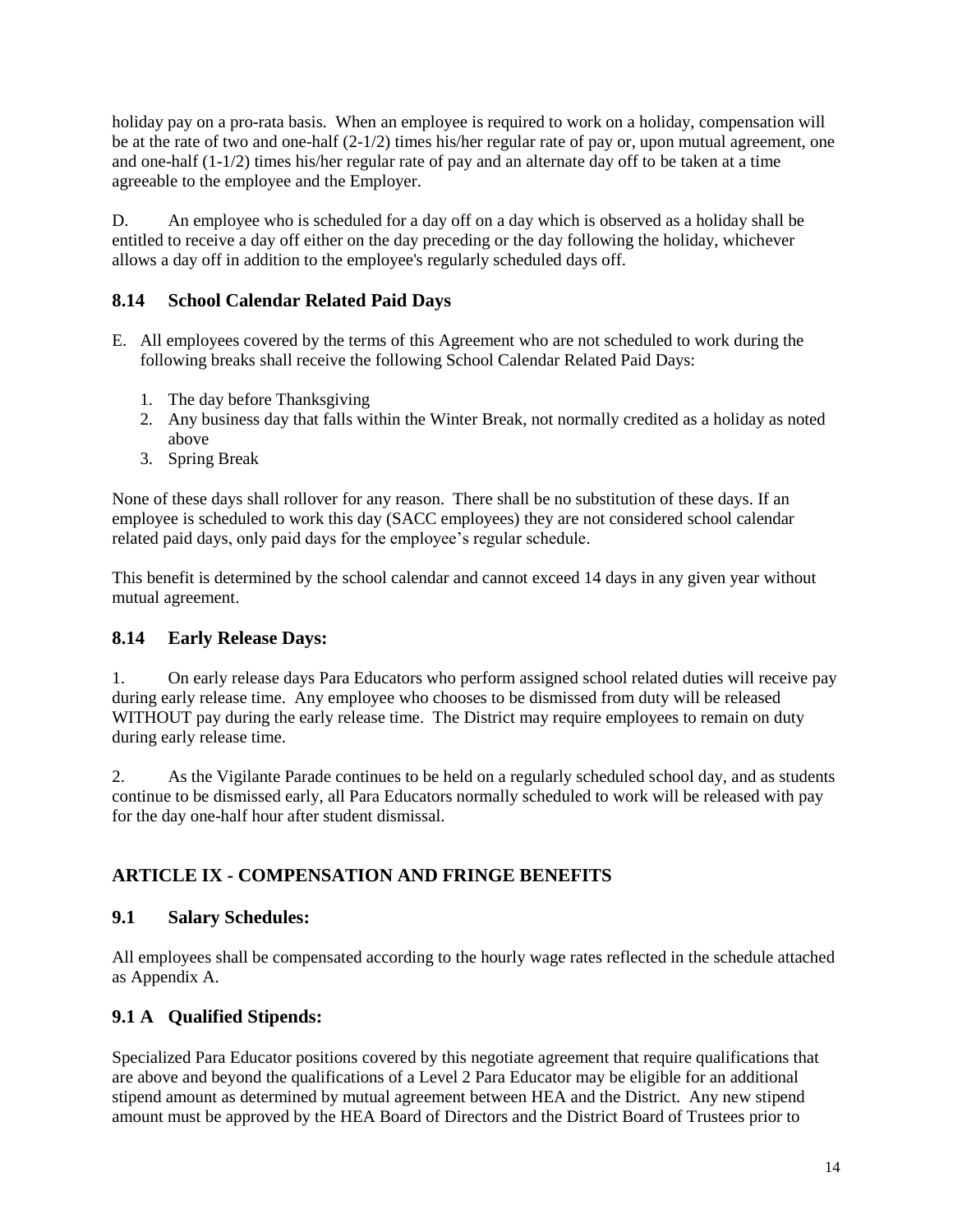implementation. Eligible stipends will be paid for the duration of the time that the employee is performing work in that particular Specialized Para Educator position. The stipend will cease upon the employees assignment to a different Para Educator position. Eligible Stipends shall be listed in Addendum A of the negotiated agreement.

## <span id="page-14-0"></span>**9.2 Placement:**

Employees will be placed on the schedule according to their proper wage classification. The District at their sole discretion may grant up to five years on the pay matrix for past work experiences.

## <span id="page-14-1"></span>**9.3 Change in Scheduled Payday:**

In the event the School District needs to change the date employees are paid, the District will provide the association 30 calendar days advanced notification.

#### <span id="page-14-2"></span>**9.4 Insurance:**

#### A. Cafeteria Benefits Plan

The District shall contribute to the employee cafeteria benefit plan an amount of \$781.00 per month for 2019-20 and \$822.00 per month for 2020-21 per full-time Para-professional (or prorated portion for parttime Paraprofessionals). Year two benefits may be adjusted by the Health Benefit's committee and any adjustment will be noticed to HEA in advance of change. Any Para Educator not enrolled in the district health insurance plan will have an amount equivalent to the single premium (or prorated portion for parttime Para-professionals) contributed directly to the Non-Participation Account and the Para-professional will not receive that portion of the cafeteria benefit. It is the responsibility of the Health Benefits Committee to review all benefits contained in the cafeteria benefit plan and make recommendations concerning the cafeteria benefits. The Health Benefits Committee shall provide the Board of Trustees and the Association with information regarding any recommendations for changes in the cafeteria benefit plan prior to requesting approval from the Board of Trustees. If maintenance of benefits costs more than the above appropriate negotiated amount, the Health Benefits Committee may recommend changes in the benefits or in the premium structure to the Board of Trustees.

The District shall maintain, as allowed by Section 125 of the Internal Revenue Code, a salary reduction plan for flexible spending accounts. Participating employees shall assume the cost of the individual annual participation fee.

Part-time Para Educators shall receive benefits proportional (based on FTE amount) to those received by full-time Para Educators.

Cafeteria Plan benefits contributions for a Para Educators who has been temporarily employed to replace a Para Educator on leave shall cease with the termination of that temporary employment except as the Para- Educator is offered continuing employment.

Any cafeteria benefit amount not designated for use in the cafeteria plan may be used by the employee for a tax-sheltered account available through the District payroll. If a Para Educator does not elect to use all the district contribution for cafeteria plan benefits or a tax-sheltered account, the balance may be taken as cash. Part-time Para Educators may receive a prorated cash amount (minus the single premium prorated health insurance rate) if they choose not to be a member of the health plan.

A summary of Cafeteria Plan benefits shall be furnished to all Para Educators.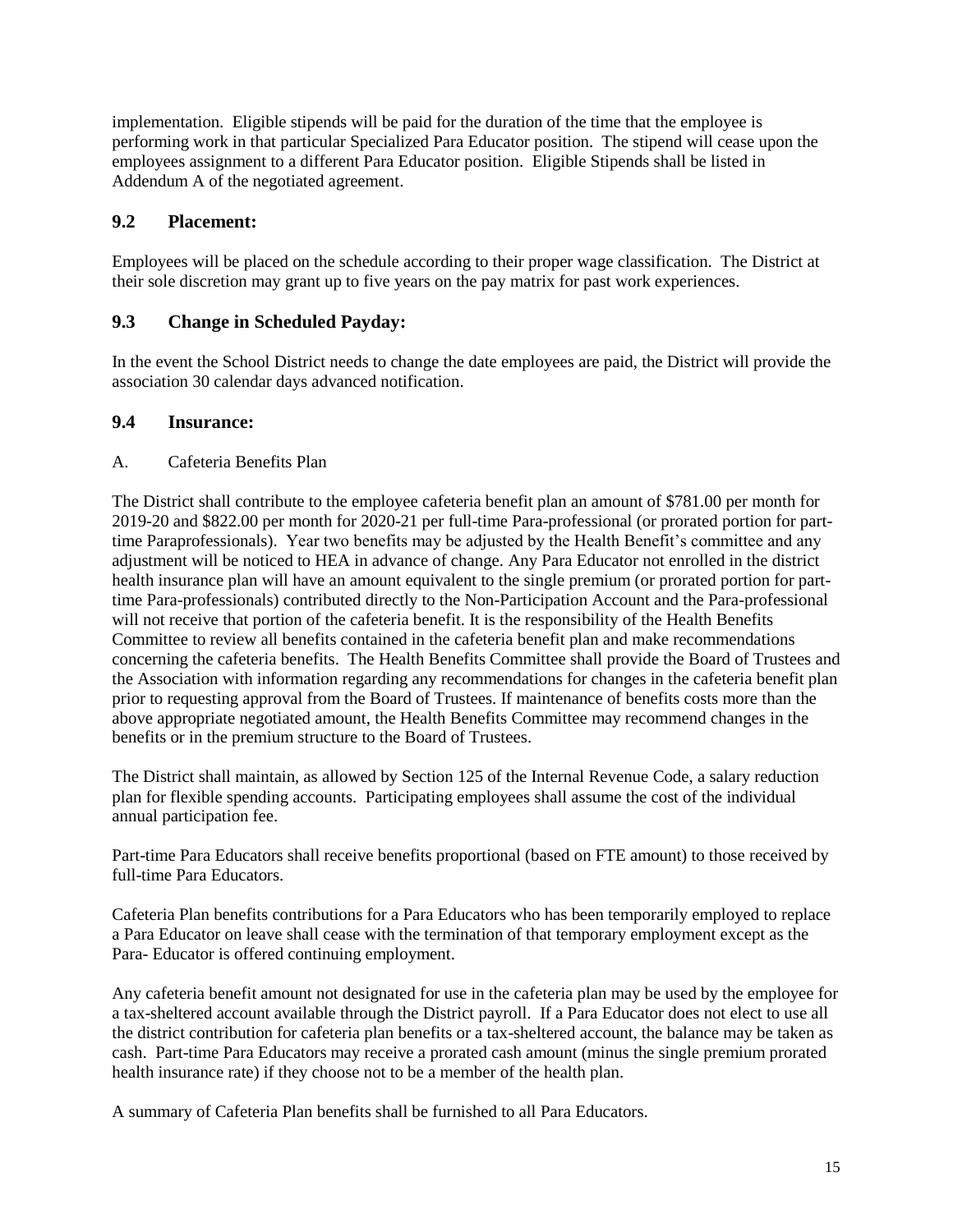#### The Non-Participation Account

On June 30<sup>th</sup> of each school year the amount of the "Cash Balance", the "Reserve for Attachment Point" and the "Reserve for Run Out" of the Self-funded Health/Benefits plan will be reviewed to determine the distribution of the Non-Participation account. If the "Cash Balance" amount is less than 1.25% of the combined total of the "Reserve for Attachment Point" and the "Reserve for Run Out" amount then the amount in Non-Participation account will be placed in the Self-funded Health/Benefits Plan as it accumulates during the next school year. If the "Cash Balance" amount is greater than the 1.25% as explained above, then the amount in the Non-Participation account will be placed in the general fund budget as it accumulates during next school year.

#### B. Cafeteria Plan Offerings

The Health Benefits committee shall recommend the required and optional offerings of a cafeteria plan of benefits to the Board of Trustees for approval. The cafeteria plan will include as a required minimum, Health Coverage (including Dental and Optical), and Life Insurance for employees.

The School District's only obligation in the above Article is to make the appropriate payment including written authorized withholdings from the employee to the insurance policy, carrier, or trust. The School District is not obligated or held liable for the failure of an insurance policy, insurance company, insurance provider and/or trust to provide coverage and/or failure to pay benefits. The partially self-funded benefits program(s) is not subject to this Section.

#### C. Part-Time Employees

For purposes of insurance coverage an employee shall be considered full time if he/she is regularly scheduled to work 35 or more hours per week. Employees regularly scheduled to work less than 35 hours per week shall have the district's contribution prorated based on hours worked. Al Para Educators hired prior to May 1, 1999 shall be considered fulltime if he/she is regularly scheduled to work 30 or more hours per week. (*Para Educators employed at least 20 hours per week but less than 30 hours per week prior to July 1, 1985, shall be treated the same as Para Educators who work 30 hours or more per week for purposes of the contribution toward the single employee rate of the District Health Insurance Plan, provided they remain in the same position status since July 1, 1985.)*

#### D. Retirement and Termination

Employees, who retire under the provisions of the Public Employees Retirement System, or the Teachers Retirement System, may choose to continue on the School District Health Insurance Program by paying their own premium.

Should an employee terminate his/her employment with the district, the district contributions shall cease, effective at the end of the month of contribution except as noted in E of this section.

#### E. Insurance Committee

The District Insurance Committee shall review and make recommendations to all District employee groups and the Board of Trustees on matters concerning the District's insurance program. The Association shall appoint members to the committee in accord with the representation guidelines stipulated in the District Insurance Committee operating guidelines.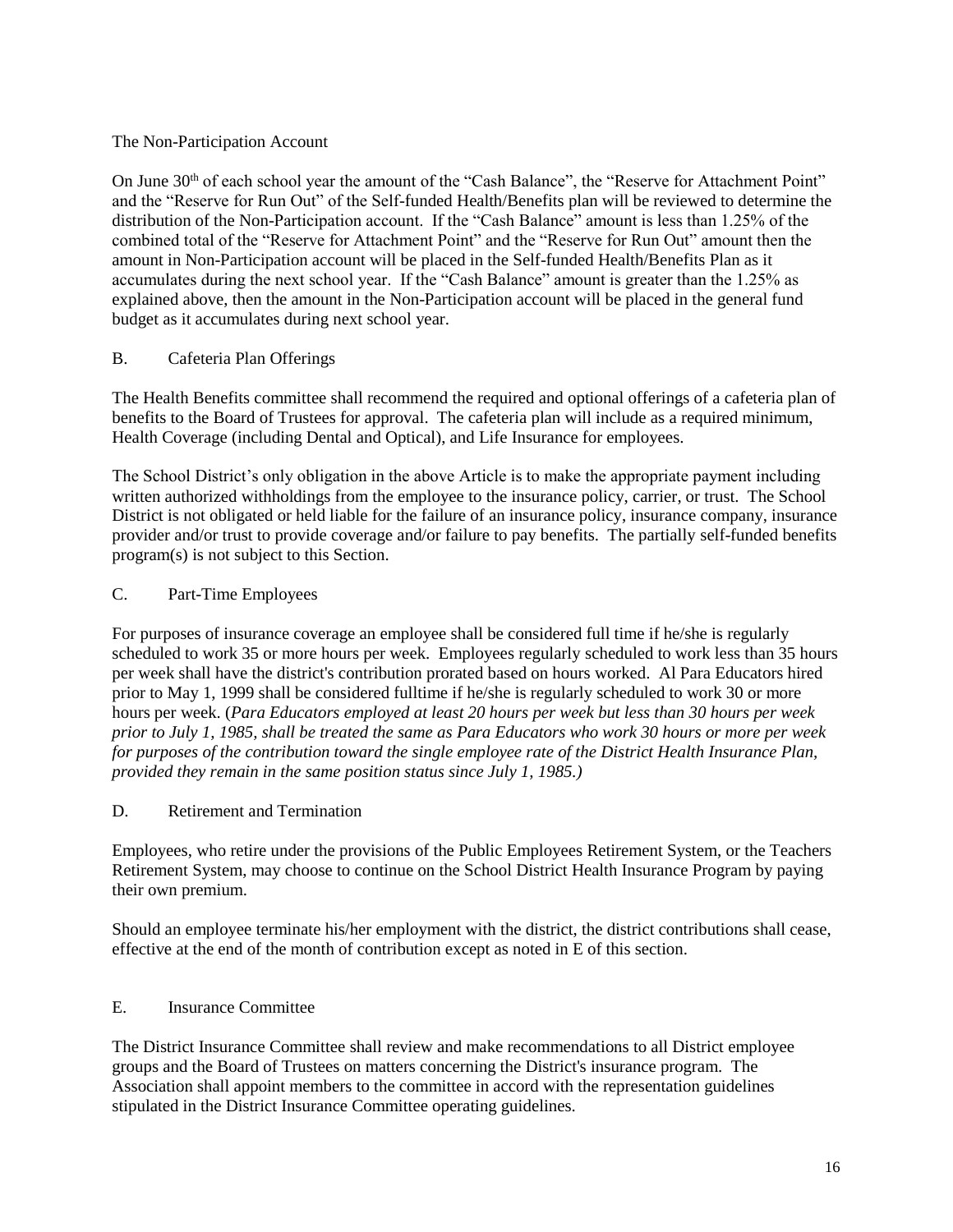## <span id="page-16-0"></span>**9.5 Continuing Education:**

The Board shall pay the full cost of tuition, books, meals, lodging, transportation, and other reasonable expenses incurred by an employee in connection with any course, workshop, seminar, conference, and inservice training session which the employee takes at the request of the Board or Administration.

#### <span id="page-16-1"></span>**9.6 Travel Expenses:**

All employees required to travel as part of their duties will receive reimbursement for travel at the rate established by Montana law. When an employee is required to travel as part of his/her duties, time spent in travel shall count as hours worked, including travel from one worksite to another and travel which is required outside the employee's normal workday.

An employee may request and obtain advance payment of approved expenses.

Where authorized travel is not required but is job related and beneficial for the employee and employer, reimbursement at an agreed upon rate may be arranged between the employer and the employee, provided an agreement to this affect is reached between the employee and employer prior to the travel.

## <span id="page-16-2"></span>**9.7 Retirement**

The employee is required to belong to the Public Employees Retirement System (PERS) or the Teachers Retirement System (TRS) as defined in Title 19 MCA

Retirement Benefit

Any retiring Para Educator with twenty (20) years or more of Helena School District #1 experience will receive \$6,000.00 in termination pay. Written notification of retirement plans must be submitted to the District ninety (90) days previous to the date of retirement. Issues or concerns regarding a Para Educator's eligibility or hardship situations for the "Retirement Benefit" may be brought forth to the District Superintendent by the HEA President.

# <span id="page-16-3"></span>**9.8 Building/Faculty Meetings**

One HEA representative at each school will be paid (their regular rate of pay, no overtime) to attend the school's building/faculty meeting once a month if a meeting is held. The designated representative must be a Para Educator who would not require a substitute to attend the meeting and documentation of their attendance at the meeting must be recorded.

# <span id="page-16-4"></span>**ARTICLE X - GRIEVANCE PROCEDURE**

#### <span id="page-16-5"></span>**10.1 Purpose:**

The purpose of this procedure is to secure, at the lowest level possible, equitable solutions to the problems which may from time to time arise affecting the welfare or terms and conditions of employment of personnel. Both parties agree that these proceedings will be kept as informal and confidential as may be appropriate at any level of the procedure.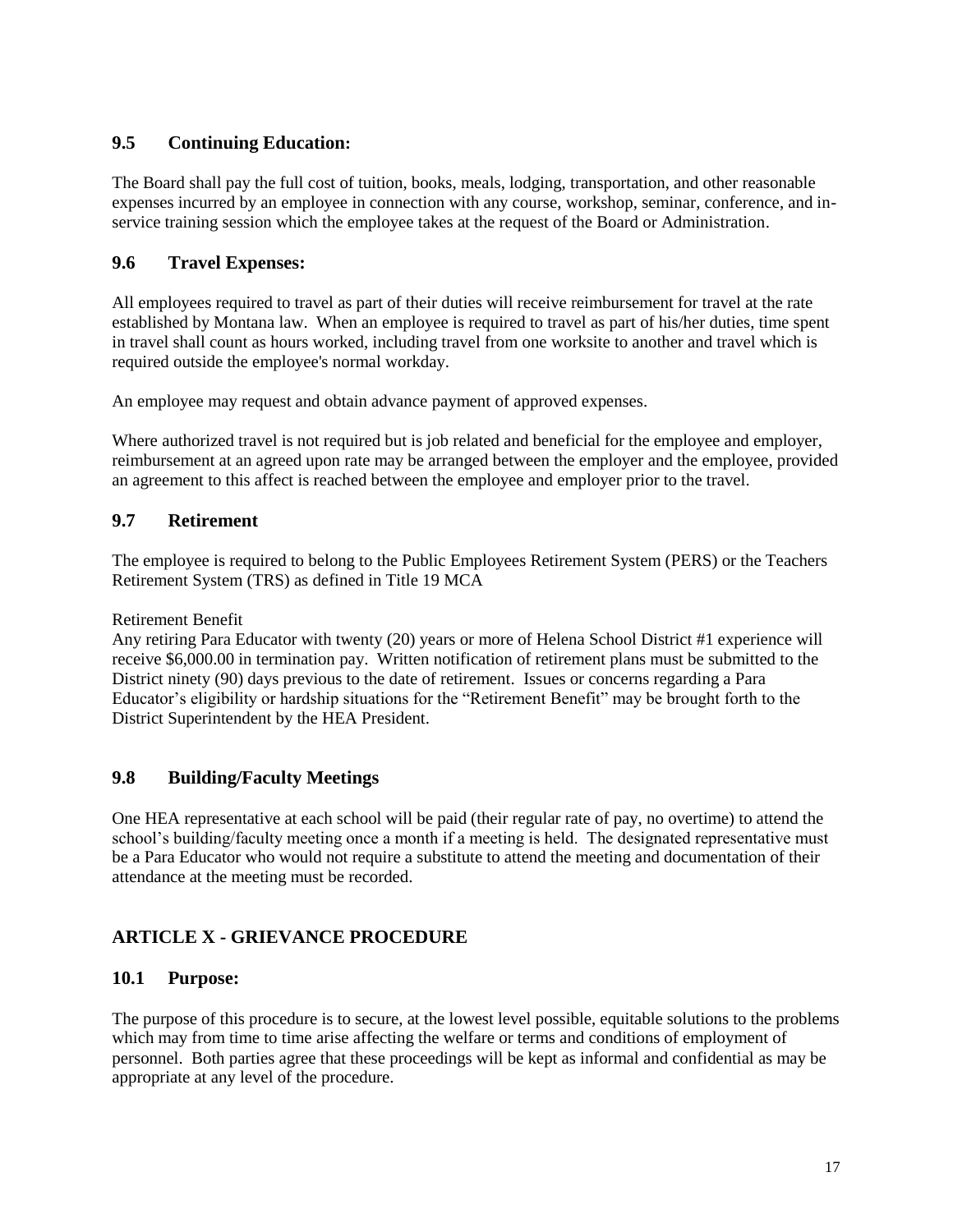# <span id="page-17-0"></span>**10.2 Definitions:**

Grievance - a claim based upon an event or condition or circumstance under which an employee or the association believes that there has been a violation of the terms or conditions of this Agreement.

Grievant - shall be an employee, a group of employees or the Association asserting a grievance.

Days - reference to days in this procedure shall mean working days.

## <span id="page-17-1"></span>**10.3 Right to Representation:**

A. Individual Rights

Nothing contained herein shall be construed as limiting the right of any employee having a grievance to discuss the matter informally with any appropriate member of the administration as long as the Association is notified as to the disposition of the matter and such dispositions consistent with the terms of this Agreement.

#### B. Association Representation

An Association representative may be present for any meeting, hearing, appeal, or other proceeding(s) relating to a grievance.

#### <span id="page-17-2"></span>**10.4 Procedure:**

#### A. Level One - Informal

Within fifteen (15) of the occurrence, or within fifteen (15) of the time that the grievant becomes aware of the occurrence of the grievance, or by reasonable diligence should have become aware of the occurrence of the grievance, the grievant shall discuss the situation with his/her immediate supervisor with the objective of resolving the matter informally. Immediate supervisor will normally mean the building principal.

#### B. Level Two - Principal/Supervisor

If the grievant is not satisfied with the disposition of the grievance at Level One, he/she may file a written grievance to the building principal, or to their immediate supervisor within ten (10) days of the informal meeting. The grievance shall include the nature of the grievance, the specific clause or clauses of the Agreement allegedly violated, and the remedy requested. The principal/supervisor shall provide a written answer to the grievance within ten (10) days after the meeting. Such answer shall include reasons for the decision.

C. Level Three - Superintendent

If the grievant is not satisfied with the disposition of the grievance at Level Two, he/she may appeal the grievance to the Superintendent of Schools or his/her designee. This appeal must be presented five (5) days of the receipt of the Level Two decision. If the grievance is properly appealed, the Superintendent or designee shall have ten (10) days in which to investigate, hold hearings and submit a written response to the grievant. In all cases the Superintendent shall meet with the grievant within ten (10) days to discuss and attempt to resolve the grievance. The written response shall include reasons for the decision.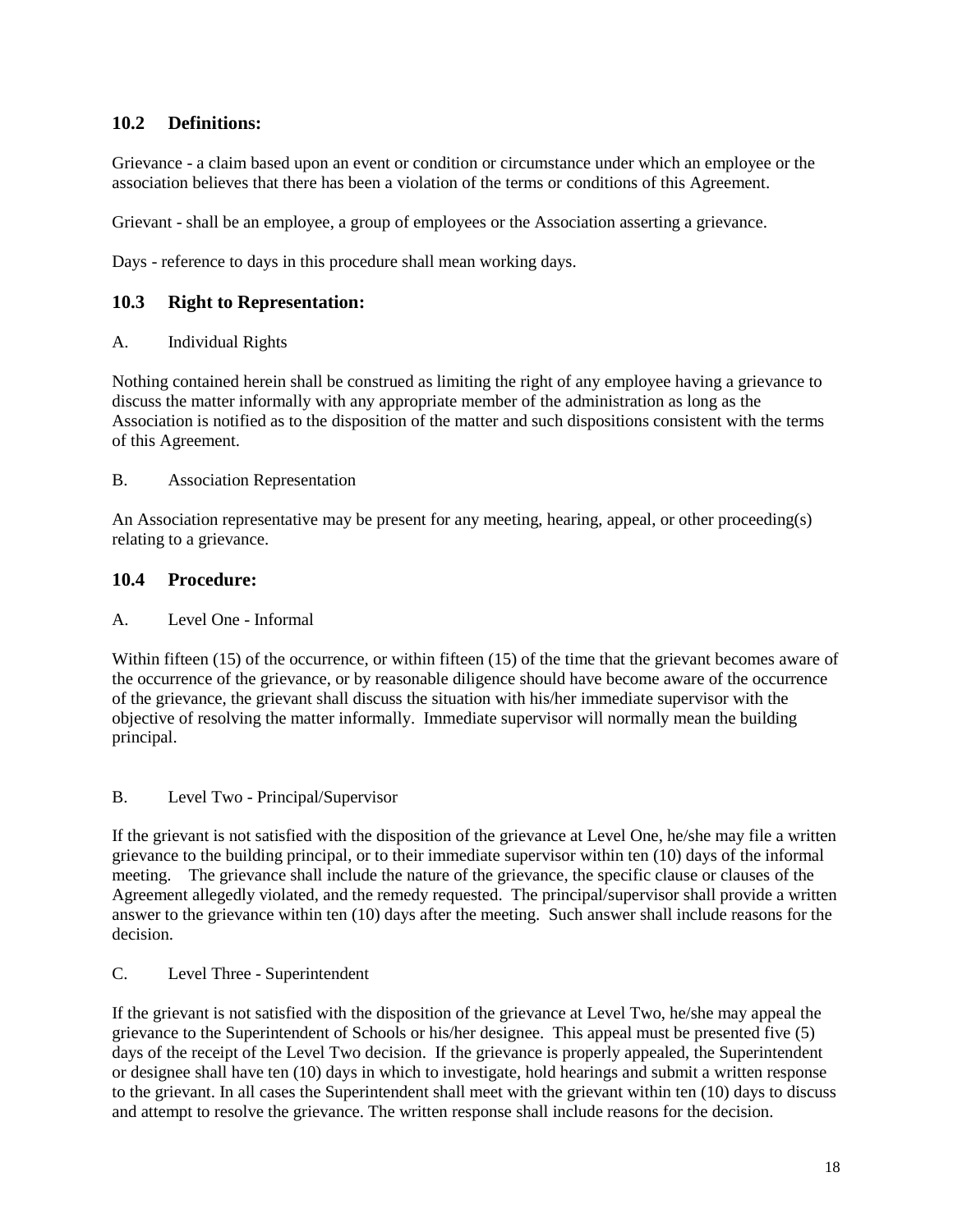#### D. Level Four - Board of Trustees

If the grievance has not been resolved at Level Three, the decision of the Superintendent may be appealed to the Board of Trustees for consideration within five (5) days of the receipt of the Level Three decision. The appeal shall be in writing and shall be accompanied by the decision at Level Three.

The Board, or a committee thereof, shall meet with the grievant at a special meeting or at its regularly scheduled meeting. The District shall have at least five (5) days prior to the regularly scheduled meeting to place the grievance on the Board agenda. Either the administration or the Association may call witnesses and submit evidence as well as present argument during this hearing. The decision reached in Level Four shall be issued in writing to the grievant no later than ten (10) days following the Level Four meeting and shall include reasons for the decision.

- E. Level Five Arbitration
- 1. Submission to Arbitration

If the grievant or the Association is dissatisfied with the disposition of the grievance at Level Four, the grievance, only at the option of the Association, may be submitted to arbitration. The Association shall exercise this right by giving written notice to the superintendent within five (5) days of the decision at Level Four.

2. Selection of the Arbitrator

Upon submission of a grievance to arbitration under the terms of this procedure, one of the parties shall, within five (5) after the request to arbitrate, request the Board of Personnel Appeals to provide both parties with an identical list of names and addresses of five (5) persons who have indicated a desire to provide services as arbitrators. The Association and a representative from the Superintendent's Office shall, within five (5) days of the receipt of such lists, meet and by alternately striking names from the list, select the arbitrator by requesting the services of the last name remaining on the list.

# 3. Decision of the Arbitrator

The arbitrator shall be requested to render a decision within thirty (30) calendar days of the close of the hearing and such decision shall be final and binding upon both parties. The arbitrator shall have no authority to alter, vary, add to, or subtract from the terms of this Agreement. The arbitrator shall decide all substantive and procedural arbitrability issues. The arbitrator's decision shall be based on the specific provisions of this Agreement. The arbitrator shall notify both parties of his/her decision in writing.

- F. Jurisdiction of the Arbitrator
- 1. Scope

The arbitrator shall decide all substantive and procedural arbitrability issues. Upon request of either party, the merits of a grievance and the substantive and procedural arbitrability issues arising in connection with that grievance shall be consolidated for hearing before an arbitrator. The arbitrator shall not resolve the question of arbitrability of a grievance prior to having heard the merits of the grievance.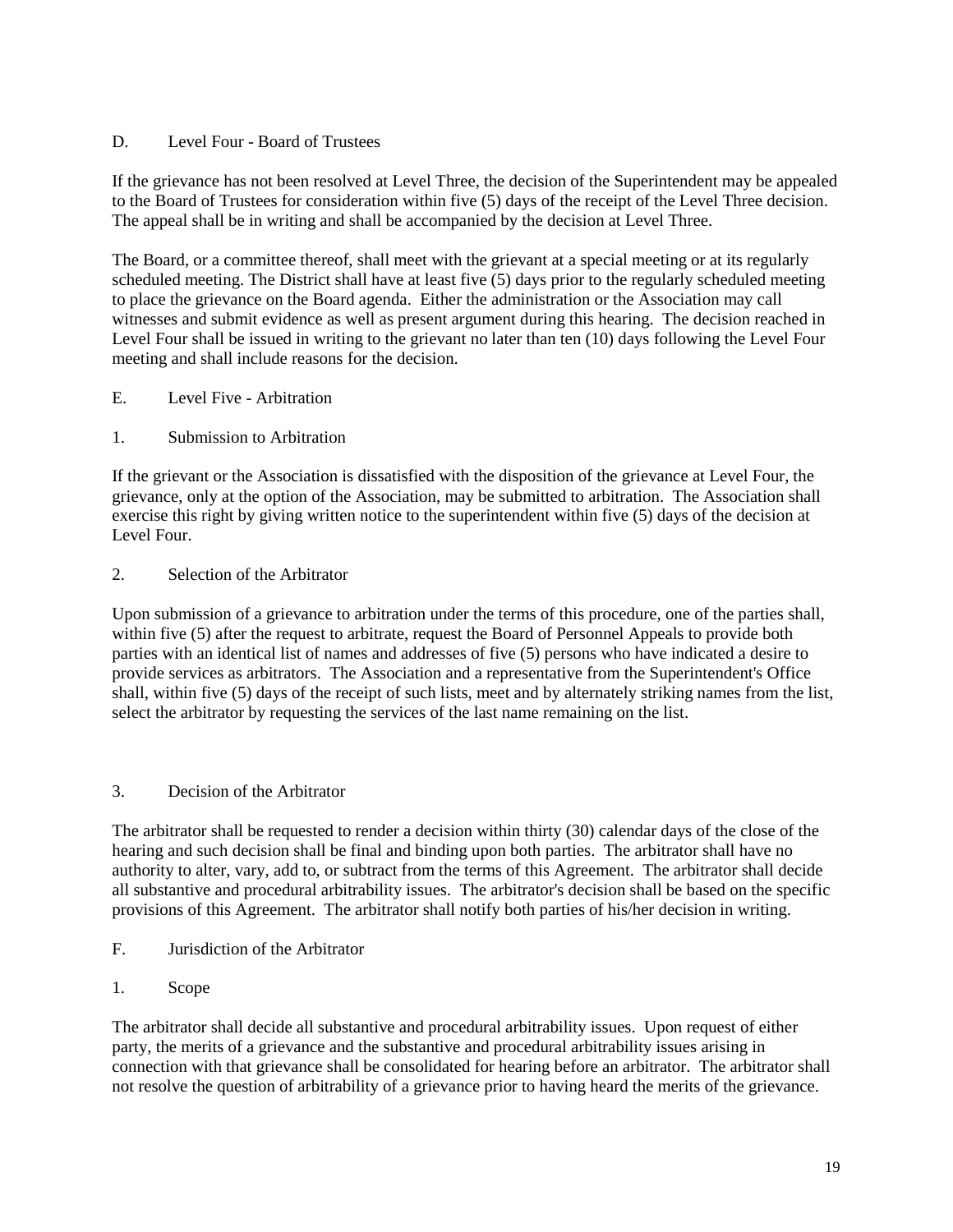However the arbitrator is required to rule on any arbitrability issue prior to any consideration for a ruling of the merits of the grievance.

2. Enforcement

The award of the arbitrator may be entered in any court of competent jurisdiction should either party fail to implement the award. Each party shall bear its own expenses in connection with court review.

3. Expenses of Arbitration

Each party shall bear its own expenses in connection with arbitration including expenses relating to the party's representative, witnesses, and any other expenses which the party incurs in connection with presenting its case to arbitration. A transcript or recording shall be made of the hearing at the request of either party. The parties shall share equally fees and expenses of the arbitrator, the cost of the transcript or recording if requested by both parties, and any other expenses which the parties mutually agree are necessary for the conduct of the arbitration. However, if only one party orders a copy of the transcript that party shall pay for such copy.

## <span id="page-19-0"></span>**10.5 Exceptions to Timelines:**

Since it is important that the grievances be processed as rapidly as possible, the number of days indicated at each level should be considered as a maximum, and every effort should be made to expedite the process. The time limits specified, may, however, be extended by mutual agreement.

Failure of the grievant or the Association to act on any grievance within the prescribed time limits will act as a bar to any further appeal, and the District's failure to give a decision within the time limits shall permit the grievant to proceed to the next step.

#### <span id="page-19-1"></span>**10.6 No Reprisals:**

No reprisals of any kind will be taken by the Board against any person because of participation in this grievance procedure.

#### <span id="page-19-2"></span>**10.7 Access to information:**

The School District is a public agency and as such the association will have access to all public documents, as provided by statute.

#### <span id="page-19-3"></span>**10.8 Personnel Files:**

All documents, communication, and records dealing with the processing of a grievance shall be filed separately from the personnel files of the participants and will be confidential to anyone other than the parties.

#### <span id="page-19-4"></span>**10.9 Election of Remedies and Waiver:**

Once the grievant or the Association has filed any complaint or other action with any county, state, or federal agency, tribunal or other legal forum seeking the same remedy all rights to file or pursue a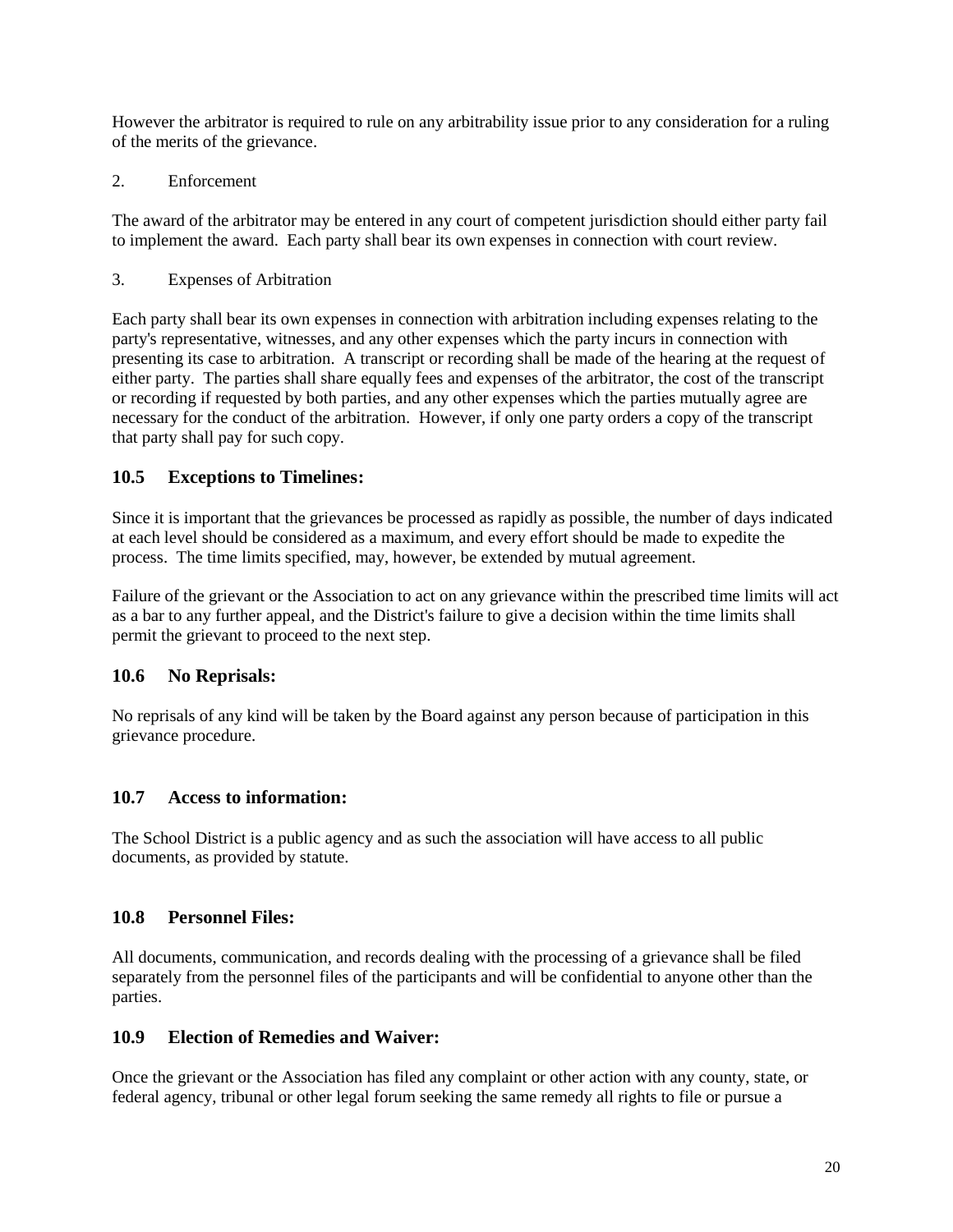grievance under this Article shall be forever waived. All provisions of this article shall be in accordance with MCA 39-31-306 (5).

# <span id="page-20-0"></span>**ARTICLE XI - EVALUATION**

# <span id="page-20-1"></span>**11.1 The Evaluation Process:**

All employees should be observed and evaluated at least once each year by their building principal or department supervisor.

The employee's signature on the evaluation form indicates only that the employee has reviewed and discussed the evaluation with the immediate supervisor. Each employee shall receive a copy of the evaluation. After the formal evaluation form has been received, an employee may submit a written rebuttal which shall be attached to the employee's formal evaluation and placed in the personnel file. If an evaluation is not considered positive the employee may appeal the evaluation to the Labor-Management committee for review. It is understood that if no evaluation is done, it is considered a positive evaluation.

# <span id="page-20-2"></span>**11.2 Conditions of Evaluation:**

All monitoring and observation of the employee's performance shall be conducted openly and may be utilized by the supervisor as part of the total assessment of the employee's ability to meet the expectations of the position.

# <span id="page-20-3"></span>**11.3 Unsatisfactory Performance by an Employee:**

Unsatisfactory performance noted by the supervisor(s) in observations should be reported to the employee as soon as possible. When unsatisfactory performance is noted on an employee's evaluation, the supervisor(s) shall provide written suggestions for improvement. The employee's failure to remedy the unsatisfactory performances may result in disciplinary action.

# <span id="page-20-4"></span>**ARTICLE XII - TRANSFERS AND LAYOFF**

# <span id="page-20-5"></span>**12.1 Seniority:**

A. For purposes of this Agreement, seniority will be defined as the total number of hours of continuous employment within the bargaining unit. Seniority will continue to accrue during paid leaves of absence, FMLA leave and up to one year while on worker's compensation. If more than one employee has the same date of hire, seniority ranking shall be determined by drawing lots.

B. Seniority shall terminate upon discharge for cause or voluntary severance of employment. When employees are laid off due to a reduction in force, the employee shall retain his/her seniority status for a period of two (2) years.

C. By January 30 of each year, the district will provide the Association with a list showing the seniority of each employee in the bargaining unit. The district will have a current list available at the personnel office which will be available for inspection during regular working hours.

Assignments, Transfers, Vacancies and Exchanges.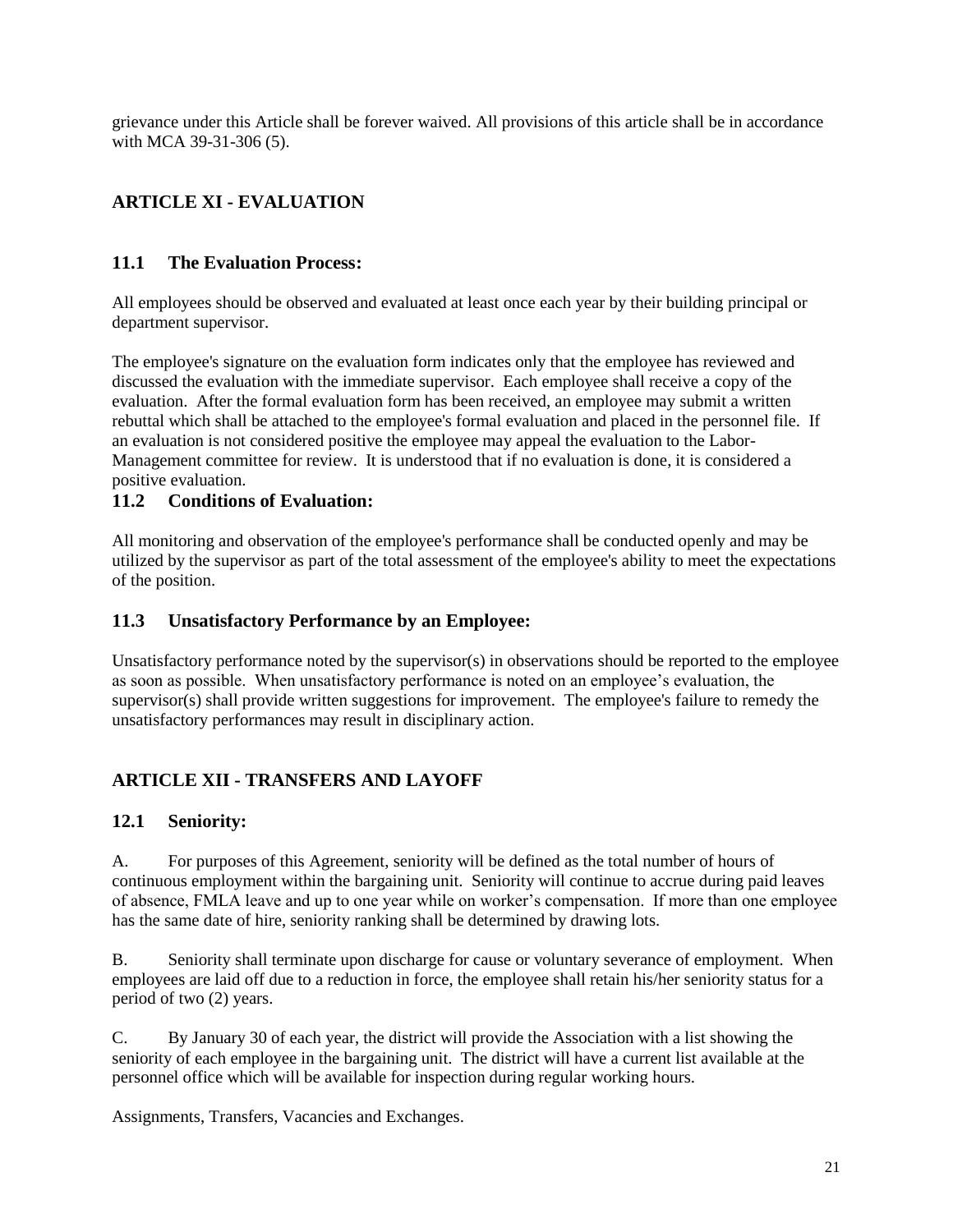Para Educator positions within the District may be filled by increasing work hours, reassignment within a building, voluntary or involuntary transfer, advertised vacancy and/or through exchange. Procedural process for filling positions within the District is as follows: 1) Building principal/supervisor will review requests for increasing hours or reassignment within the building. 2) Transfers will be reviewed. 3) Position will be filled through a selection process that includes applicants from outside the District. Prior to filling a bargaining unit vacancy announcement, the personnel office will review the active voluntary transfer requests and/or voluntary work hours increase requests for possible transfer(s) or increases. It is understood that the personnel needs of the district must supersede the needs of the individual in regard to selection of individuals to fill any bargaining unit position. Should a bargaining unit member who submitted the appropriate request for consideration to a position, not be granted that position, then the bargaining unit member may submit a written request to the Personnel Office for clarification of why the request was not granted and the Personnel Office will provide the clarification.

#### A. Assignments:

For the purpose of this article "assignment" shall be defined as the duty category the Para Educator has been assigned within a particular building. Para Educators assigned to student services are to be considered as one building; also Para Educators assigned to school aged child care (SACC) are to be considered as one building.

The assignment of Para Educators shall be made by the Superintendent or the Superintendent's designee. Para Educators wishing a change of assignment shall provide written notification to their building principal/supervisor or student services administrator by September 15<sup>th</sup> of each year. The District administration shall determine which Para Educator within a building is best qualified for the assignment. If qualifications are determined to be equal then seniority will prevail.

#### B. Transfers

"Transfer" shall be defined as an administratively initiated change of personnel to another building within the district. Para Educators assigned to student services are to be considered as one building; also Para Educators assigned to school aged child care (SACC) are to be considered as one building.

The Board and Association both agree that voluntary and involuntary transfers may be both necessary and desirable to fulfill the District's educational goals and policies.

#### C. Voluntary Transfers

Bargaining unit members wishing to voluntarily transfer to another building shall initiate a request in writing with the Personnel Office and their immediate supervisor and if appropriate the student services supervisor. The written request must be specific as to building preference, classification and hours. These written requests will be valid for transfer consideration for a period of one calendar year. Consideration will be given to transfer requests as assignments are made and openings occur. Transfer requests received after a specific position is posted will not be considered for that specific position and the employee must complete the application process for a vacancy if they wish to be considered for that position. The decision to grant a voluntary transfer must be mutually acceptable to the District and the individual requesting the transfer. The District will consider skills, ability, training, appropriate experience, the needs of district and seniority for voluntary transfer requests. If skills, ability, training, and experience are equal, seniority will be the determining factor.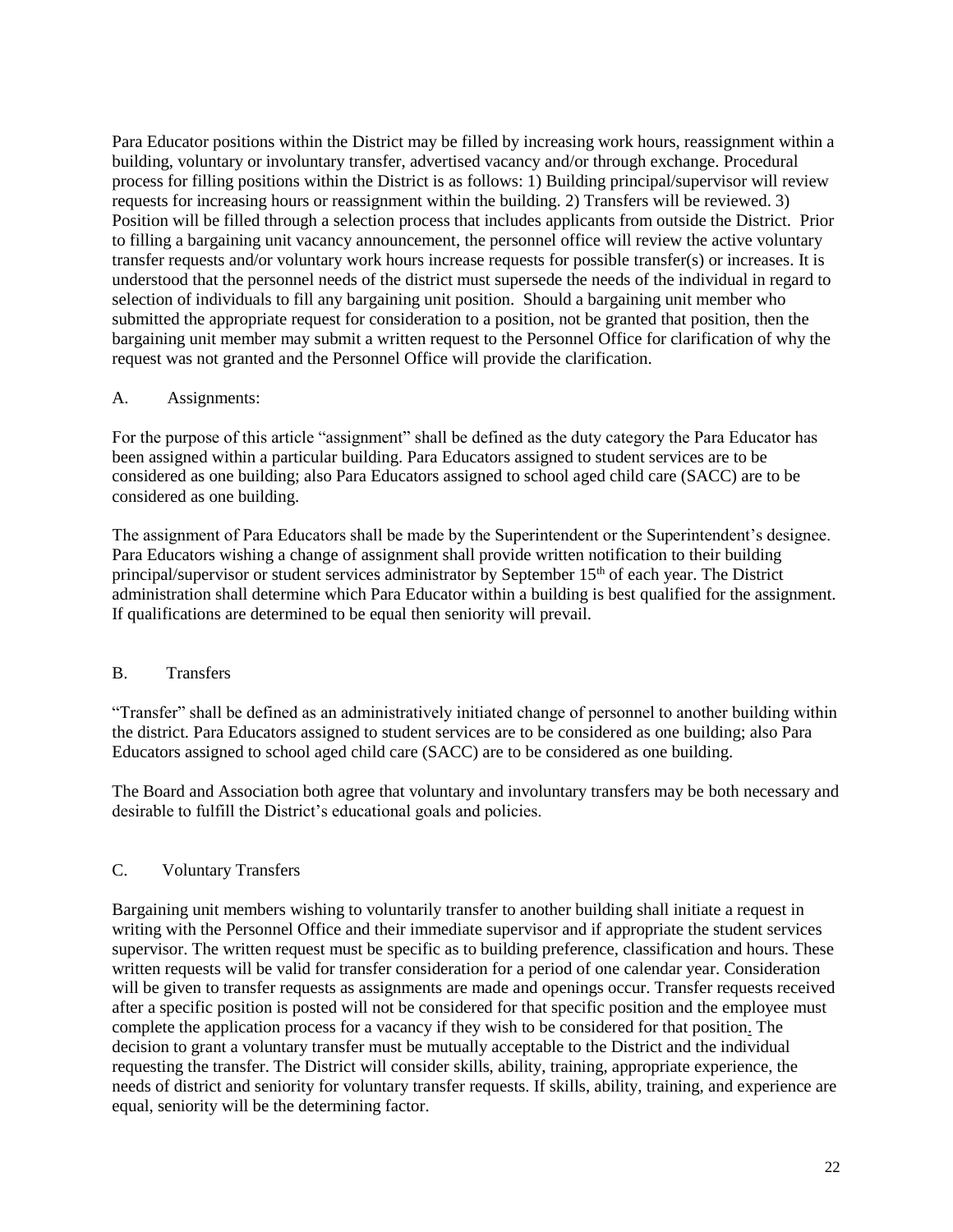#### D. Involuntary Transfers

The Board and Association agree that involuntary transfers should be held to a minimum. Management will consider extra-ordinary circumstances as part of the decision-making process. Before any bargaining unit member is subject to an involuntary transfer, the district shall solicit qualified volunteers from employees in the affected building(s). Should no volunteers be found, the least senior qualified employee will be transferred. Qualified as used in this section shall be defined as meeting the minimum qualifications of the open position.

#### E. Voluntary Work Hours Increase

Para Educators working less than eight (8) hours per day, who desire an increase in their work hours in the same building, shall initiate a request in writing to their building administrator and/or their immediate supervisor and if appropriate the student services administrator at the beginning of each school year. In addition, Para Educators working less than eight (8) hours per day, who desire an increase in their work hours and would be willing to travel between buildings, shall initiate a request in writing to the Personnel office at the beginning of each school year. Consideration will be given to work hours increase requests as openings occur and assignments are made. The Association acknowledges that the personnel needs of the School District must supersede the personal needs of any applicant.

#### F. Vacancies

Vacancies shall be defined as the existence of a District-determined need to obtain additional staff resulting from unfilled assignments within the District.

Postings will include: Classification of position or job title, minimum qualifications and location(s) of vacancy.

Bargaining unit members who have not submitted an appropriate request for a position prior to the position being posted who wish to apply for the posted vacancy shall make application during the defined recruitment period.

Where specific training, experience, or other qualifications are prerequisites, such considerations shall be stated in the vacancy notice.

In each instance, following the application deadline date, existing staff shall be extended first consideration. First consideration is defined as the opportunity to complete all competitive screening and testing tasks required of non-member candidates and automatic selection for an interview.

The employer will make an effort to fill all bargaining unit positions with a bargaining unit member if the applicants are determined to be equally qualified through the selection process utilized for the position. Where two or more bargaining unit employees are determined to be equally qualified, seniority will be the determining factor.

The Association acknowledges that the personnel needs of the School District must supersede the personal needs of any applicant.

The District, when possible, will maximize the number of full-time positions and limit the number of part-time positions.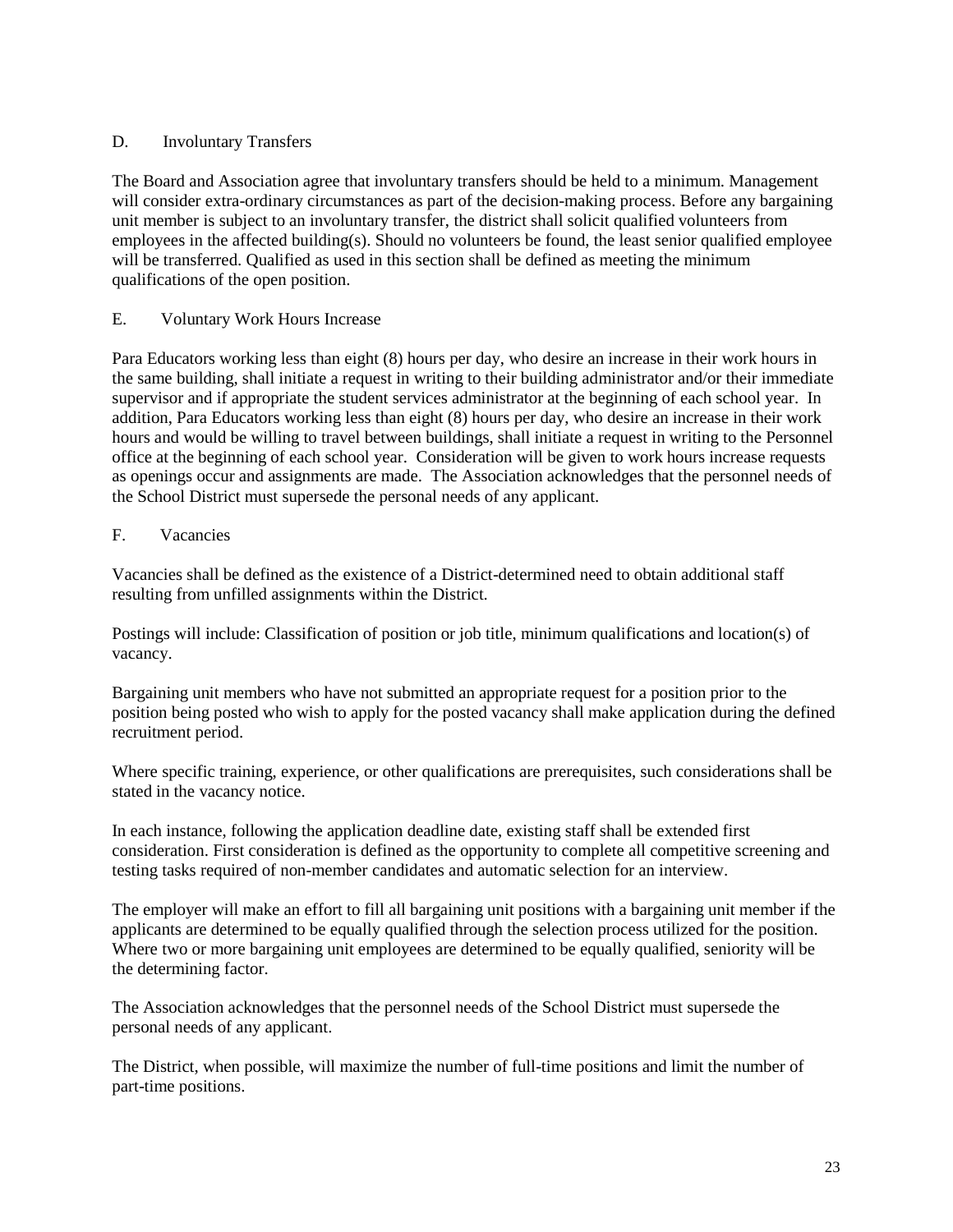#### Posting Available Positions.

All Para Educator positions that may be filled by the procedures outlined in Article 12.2 or through the application process will be posted for a period of five (5) working days, except if a vacancy occurs ten (10) working days prior to or after the first day of school. Vacancies occurring within this period will be filled in a manner which best meets the immediate needs of the district and are not subject to the provisions of this Article.

Posting consists of placing the position on the District website and sending the posting notice via electronic mail to one HEA representative at each building as designated by the Association President. Problems associated with posting positions should be brought to the attention of the Association President*.* The District may generate and distribute a general recruitment posting to media and other sources for recruitment of a pool of potential applicants from outside the District for possible employment.

The District and Association recognize the importance of workplace continuity, as well as the fact that existing staff may best qualify for and desire a position becoming available during the school year. It is also recognized that the most prudent method of filling vacancies may occur at the beginning of the next school year.

If an existing bargaining unit member is selected to fill a vacancy, it shall be so announced. The administration, however, shall determine when the staffing change shall occur. A temporary replacement may be utilized to complete the remainder of the school year in the initial vacancy. The successful, in-District applicant shall assume the duties of the initially advertised position no later than the beginning of the ensuing school year.

#### H) Exchange

The District recognizes the value that a change of assignment may provide to a bargaining unit member and to the District. The potential for improved services, personal development, training and the opportunity to expand and explore areas of interest are factors that could be reasons to participate in an exchange. A reasonable effort shall be made to return the members to the assignments held immediately prior to the exchange. Members that do exchange may mutually request by May 1 that the exchange be made permanent upon administrative approval.

Para Educators who would like to exchange assignments for one year shall submit requests to their principals/supervisors by May 1. The principals/supervisors shall review the requests, conduct interviews, and forward recommendations to the Personnel Office for a final decision.

For the purposes of this Article bargaining unit members may grieve district assignment, involuntary transfer, vacancy, or exchange decisions only if a member's rate of compensation or degree of benefits is reduced as a result of district action, or if the procedures stipulated for involuntary transfer are not followed.

#### <span id="page-23-0"></span>**12.3 Layoff:**

If a reduction in the number of employees is required, employees will be laid off in the order of least seniority within job classification and building assignment. Employees to be laid off will be given at least 30 calendar days notice before the effective date of the layoff.

#### <span id="page-23-1"></span>**12.4 Recall:**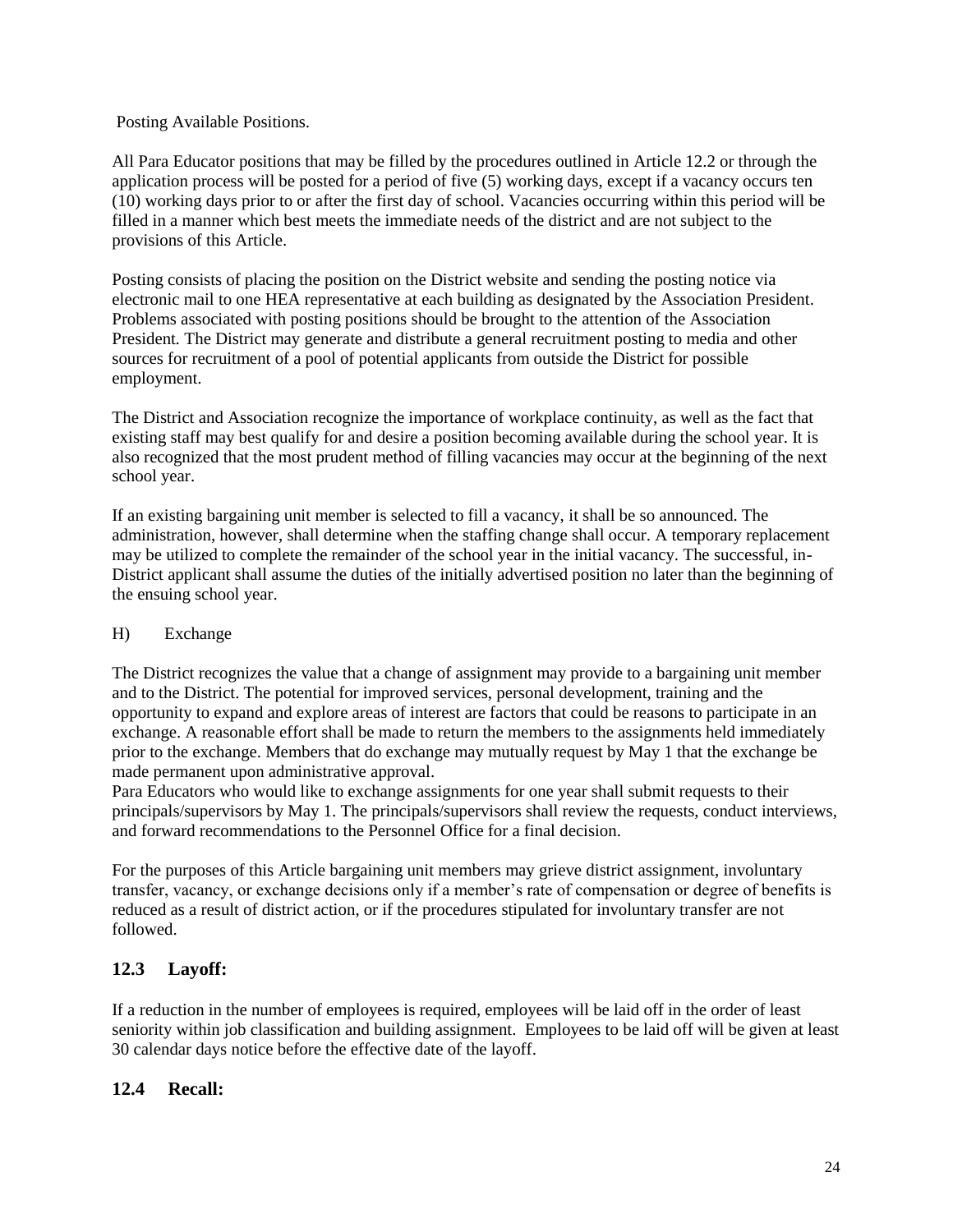A. Whenever there is a vacancy in a bargaining unit position, laid-off employees who are qualified to perform the work in question will be recalled in order of seniority. No new employees shall be employed by the Board while there are employees on layoff, unless none of the employees on layoff is qualified to fill the position in question.

B. If a laid-off employee has been recalled to a position other than that held immediately prior to layoff, he/she will be eligible for transfer into his/her original position according to the provisions of this Article should that position be reinstated.

C. Notice of recall will be given by registered mail to the last address given to the Personnel Office by an employee. A copy of the notice of recall will be given to the Association. If an employee fails to respond within seven (7) calendar days after receipt of the above notice of recall, the employee will be deemed to have refused the position offered.

D. An employee who is laid off will remain in the recall list for two (2) years after the effective date of layoff unless the employee

1. Waives recall rights in writing

2. Resigns

3. Fails to accept recall to the position held immediately prior to layoff or to a substantially equivalent position

4. Fails to report to work in a position that he/she has accepted unless such employee is sick or injured. If an employee has temporary employment elsewhere, he/she will be allowed a reasonable amount of additional time (normally two weeks) before being required to report to work.

# <span id="page-24-0"></span>**12.5 Recall Seniority/Pay Schedule:**

Para Educators who were laid off because reduction force and become reemployed by the School District within two (2) years of the date of the reduction in force will return to their previous level of seniority an placement on pay schedule

# <span id="page-24-1"></span>**12.6 Layoff Benefits:**

A. During the period of layoff, the employee shall be entitled to continue participation in the health insurance program at their own expense.

B. All benefits to which employees were entitled at the time of their layoff will be restored to them upon returning to active employment and they will be placed on the proper step of the salary schedule for their current position according to their experience. This provision does not apply to accumulated vacation or sick leave for which an employee has received compensation.

# <span id="page-24-2"></span>**ARTICLE XIII - LABOR MANAGEMENT COMMITTEE**

# <span id="page-24-3"></span>**13.1 Labor Management Committee:**

Both the District and HEA embrace a problem-solving approach that will encompass a shared decision making process fostering trust and respect. The HEA and District will accept responsibility for the decisions achieved through the shared decision-making process. The District and HEA will strive to be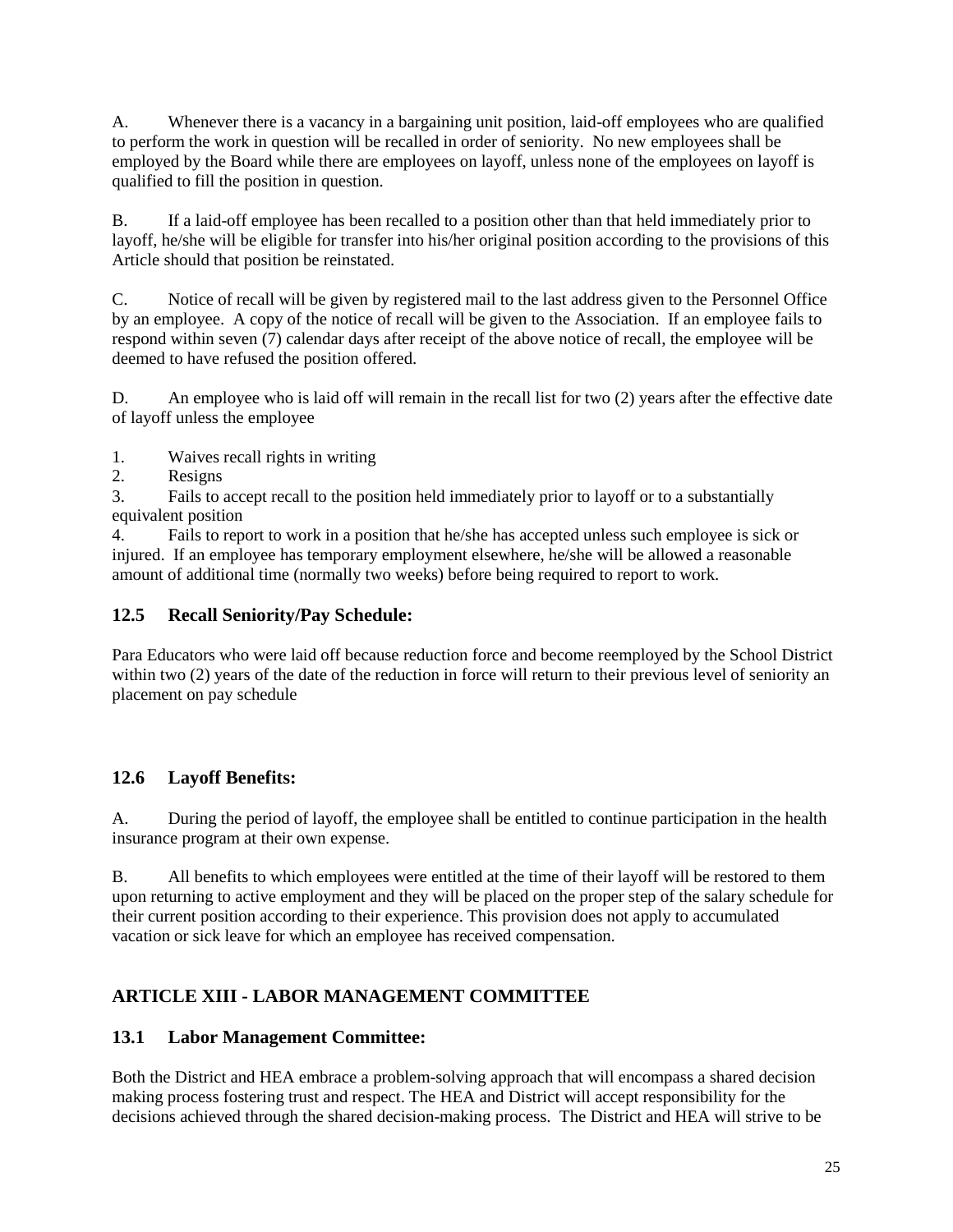unbiased and truly look for solutions that will benefit students, employees and the community. The Employer and the Association agree to the establishment of a Labor-Management Relations Committee.

Section 2. Training regarding LMC's will be encouraged. The LMC will be composed of six people who include the HEA President and the District Superintendent or designees. Both the HEA President and the District Superintendent will appoint two other individuals to the committee.

Section 3. The Committee shall meet at a mutually agreed date, time and place.

Section 4. The bargaining unit Association members will receive paid release time to attend meetings when scheduled during normal work hours.

# <span id="page-25-0"></span>**ARTICLE XIV - EFFECT OF AGREEMENT**

## <span id="page-25-1"></span>**14.1 Complete Agreement:**

For the term of this Agreement no change shall be made in any provision of this Agreement unless by mutual consent of the parties hereto.

#### <span id="page-25-2"></span>**14.2 Interim Amendment:**

Changes or additions to this Agreement during its term may be negotiated only upon mutual agreement of the parties to this Agreement. Any agreed to changes or additions shall be made effective upon any date agreed upon by both parties. In order for any changes to be effective, they must be set down in writing and approved and signed by the Association and the Board.

# <span id="page-25-3"></span>**14.3 Savings and Severability:**

In the event that any provisions of this Agreement shall be declared invalid at any time or unenforceable by any court of competent jurisdiction or through government regulations or decree, such decision shall not invalidate the entire Agreement, it being the expressed intention of the parties hereto that all other provisions not declared invalid or unenforceable, shall remain in full force and effect.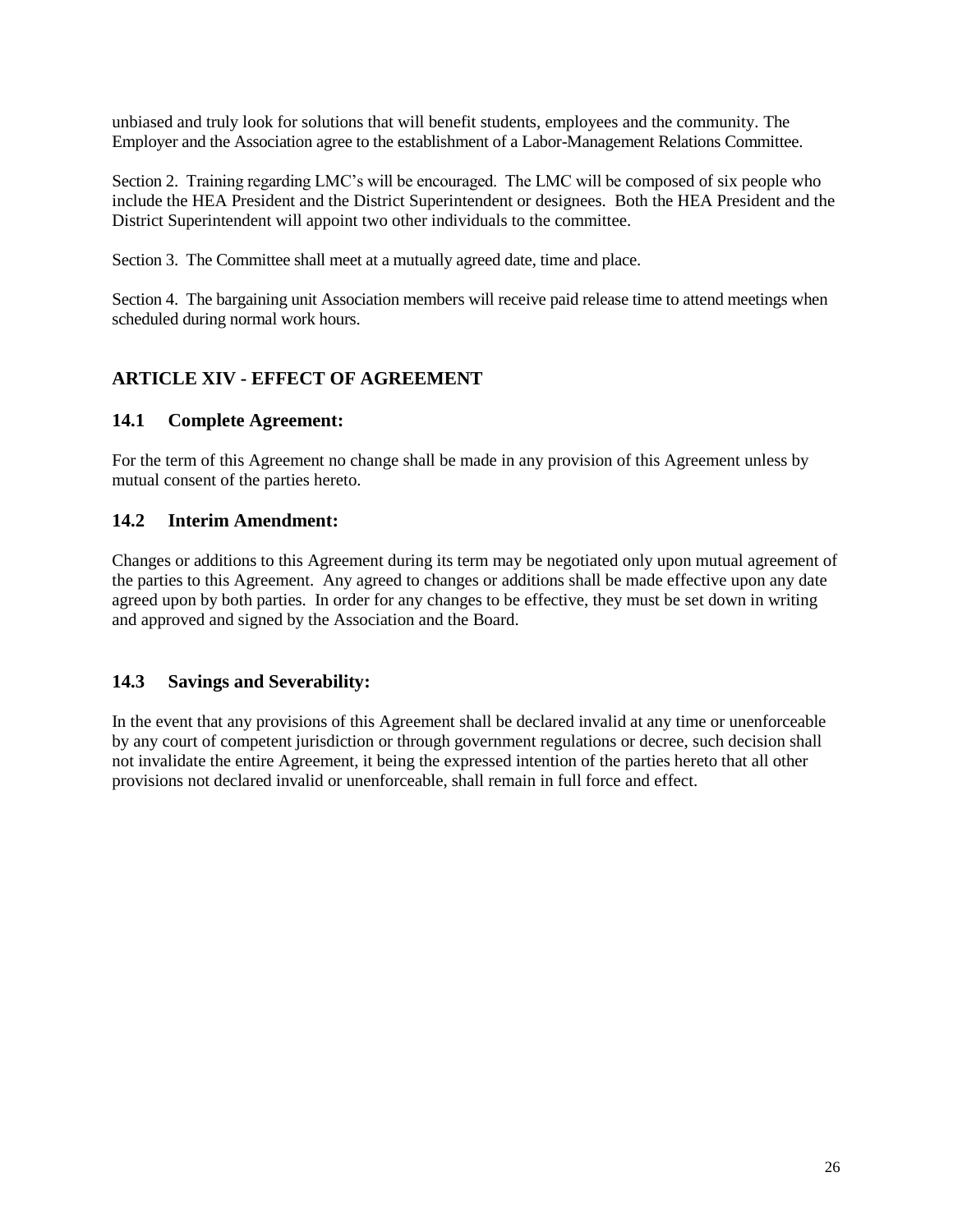# <span id="page-26-0"></span>**ARTICLE XV - DURATION**

## <span id="page-26-1"></span>**15.1 Duration:**

This Agreement shall be effective as of July 1, 2019 and shall continue in full force and effect until June 30, 2021.

Signatures:

**For the District: For the Association:**

 $\frac{1}{2}$ 

Luke Muszkiewicz, Board Chair Kim Stout, President

Date June 28, 2019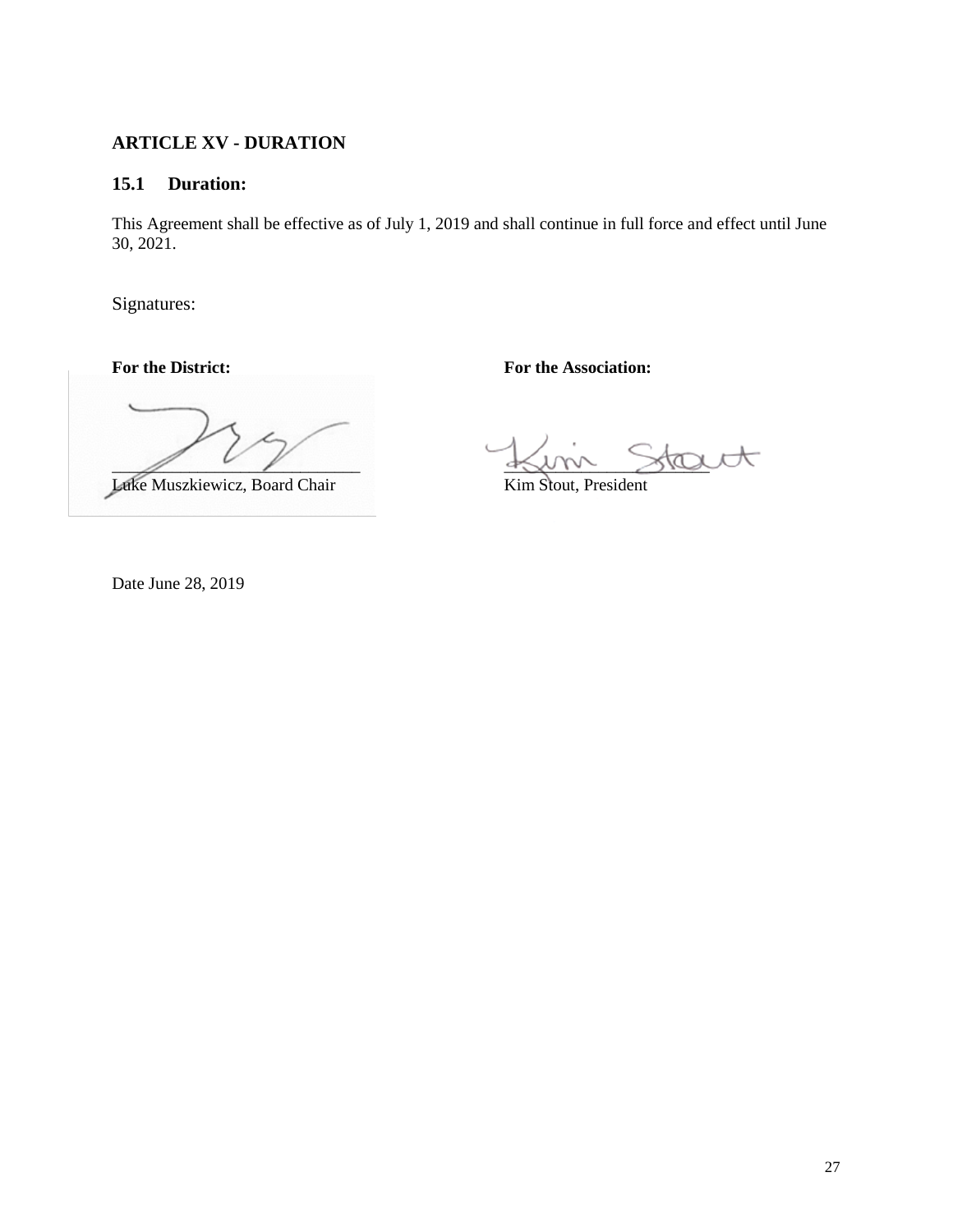<span id="page-27-0"></span>

|     | 2019-2020   |                 |         |              |         |         | 2020-2021  |             |         |                    |              |              |             |
|-----|-------------|-----------------|---------|--------------|---------|---------|------------|-------------|---------|--------------------|--------------|--------------|-------------|
|     |             |                 |         |              |         |         |            |             |         |                    |              |              |             |
| EXP | <b>Base</b> | LEVEL 1 LEVEL 2 |         | <b>TITLE</b> | 1&TITLE | 2&TITLE | <b>EXP</b> | <b>Base</b> | LEVEL 1 | LEVEL <sub>2</sub> | <b>TITLE</b> | 1&TITLE      | 2&TITLE     |
| 0   | \$11.93     | \$12.23         | \$12.93 | \$12.23      | \$12.53 | \$13.23 | 0          | \$13.00     | \$13.30 | \$14.00            | \$13.30      | \$13.60      | \$14.30     |
| 1   | \$12.49     | \$12.79         | \$13.49 | \$12.79      | \$13.09 | \$13.79 | 1          | \$13.61     | \$13.91 | \$14.61            | \$13.91      | \$14.21      | \$14.91     |
| 2   | \$13.05     | \$13.35         | \$14.05 | \$13.35      | \$13.65 | \$14.35 | 2          | \$14.22     | \$14.52 | \$15.22            | \$14.52      | \$14.82      | \$15.52     |
| 3   | \$13.61     | \$13.91         | \$14.61 | \$13.91      | \$14.21 | \$14.91 | 3          | \$14.84     | \$15.14 | \$15.84            | \$15.14      | \$15.44      | \$16.14     |
| 4   | \$13.98     | \$14.28         | \$14.98 | \$14.28      | \$14.58 | \$15.28 | 4          | \$15.24     | \$15.54 | \$16.24            | \$15.54      | \$15.84      | Ś.<br>16.54 |
| 5   | \$14.36     | \$14.66         | \$15.36 | \$14.66      | \$14.96 | \$15.66 | 5          | \$15.65     | \$15.95 | \$16.65            | \$15.95      | \$16.25      | Ś.<br>16.95 |
| 6   | \$14.73     | \$15.03         | \$15.73 | \$15.03      | \$15.33 | \$16.03 | 6          | \$16.06     | \$16.36 | \$17.06            | \$16.36      | \$16.66      | \$17.36     |
| 7   | \$15.10     | \$15.40         | \$16.10 | \$15.40      | \$15.70 | \$16.40 | 7          | \$16.46     | \$16.76 | \$17.46            | \$16.76      | \$17.06      | Ś.<br>17.76 |
| 8   | \$15.48     | \$15.78         | \$16.48 | \$15.78      | \$16.08 | \$16.78 | 8          | \$16.87     | \$17.17 | \$17.87            | \$17.17      | \$17.47      | \$18.17     |
| 9   | \$15.85     | \$16.15         | \$16.85 | \$16.15      | \$16.45 | \$17.15 | 9          | \$17.28     | \$17.58 | \$18.28            | \$17.58      | \$17.88      | \$18.58     |
| 10  | \$16.22     | \$16.52         | \$17.22 | \$16.52      | \$16.82 | \$17.52 | 10         | \$17.68     | \$17.98 | \$18.68            | \$17.98      | \$.<br>18.28 | \$<br>18.98 |
| 11  | \$16.60     | \$16.90         | \$17.60 | \$16.90      | \$17.20 | \$17.90 | 11         | \$18.10     | \$18.40 | \$19.10            | \$18.40      | \$18.70      | \$19.40     |
| 12  | \$16.97     | \$17.27         | \$17.97 | \$17.27      | \$17.57 | \$18.27 | 12         | \$18.50     | \$18.80 | \$19.50            | \$18.80      | \$19.10      | \$19.80     |
| 13  | \$17.34     | \$17.64         | \$18.34 | \$17.64      | \$17.94 | \$18.64 | 13         | \$18.90     | \$19.20 | \$19.90            | \$19.20      | \$19.50      | \$<br>20.20 |
| 14  | \$17.72     | \$18.02         | \$18.72 | \$18.02      | \$18.32 | \$19.02 | 14         | \$19.32     | \$19.62 | \$20.32            | \$19.62      | \$19.92      | Ś.<br>20.62 |
| 15  | \$18.09     | \$18.39         | \$19.09 | \$18.39      | \$18.69 | \$19.39 | 15         | \$19.72     | \$20.02 | \$20.72            | \$20.02      | \$20.32      | \$21.02     |
| 16  | \$18.46     | \$18.76         | \$19.46 | \$18.76      | \$19.06 | \$19.76 | 16         | \$20.12     | \$20.42 | \$21.12            | \$20.42      | \$20.72      | \$21.42     |
| 17  | \$18.84     | \$19.14         | \$19.84 | \$19.14      | \$19.44 | \$20.14 | 17         | \$20.54     | \$20.84 | \$21.54            | \$20.84      | \$21.14      | \$21.84     |
| 18  | \$19.21     | \$19.51         | \$20.21 | \$19.51      | \$19.81 | \$20.51 | 18         | \$20.94     | \$21.24 | \$21.94            | \$21.24      | \$21.54      | \$22.24     |

#### Job Classifications

Para-educators will receive a step increase each July 1 if they meet the following requirements: 1) Have completed their probationary period, 2) earned 12 hours of LMC approved non –district salaried training and 3) received a positive evaluation.

Para Educators shall be compensated for all hours of work authorized by their respective supervisor.

Para Educators who meet the Title 1, highly qualified requirements will earn an additional .30 cents an hour.

Level I Para Educators will earn an additional \$.30 an hour.

Level 2 Para Educators will earn an additional \$1.00 an hour.

Level 1 Definition:

The following Para Educator positions will be available for the Level 1 Stipend. Para Educators with regular and ongoing performance responsibilities (i.e. 50% or greater) that are directly related to student hygiene, seizure control, the medically fragile, feeding, lifting, and acts of physical aggression will paid at the Level 1 rate. A proposed Level 1 distinction for any Para Educator position that is not specifically listed above, will be brought to the Labor Management Committee for consideration. If the Labor Management Committee cannot reach a consensus agreement on either approval or denial of the proposed distinction, then the District will make the final determination. The S.A.C.C. program (School Aged Child Care) employees will be placed in this category.

Level 2 Definition:

The following Para Educator positions will be available for the Level 2 Stipend: Behavior Interventionist, Sign Language Instructor/Interpreter, Braille Instructor/Interpreter, OT and or PT Assistants and any Para